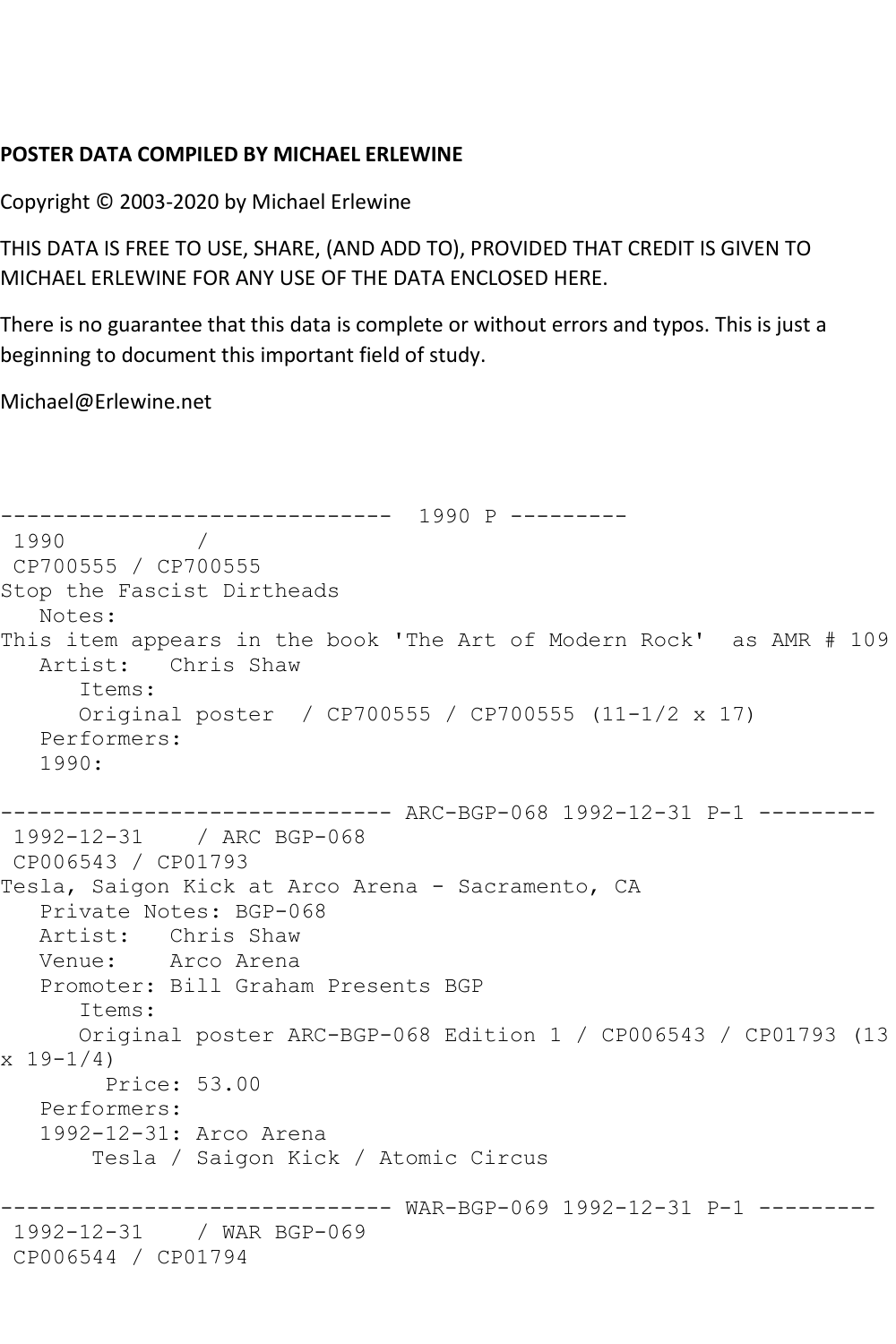```
Neville Brothers, Salsa Caliente at Warfield Theater - San
Francisco, CA
   Private Notes: BGP-069
  Artist: Chris Shaw<br>Venue: Warfield T
            Warfield Theater
   Promoter: Bill Graham Presents BGP
       Items:
       Original poster WAR-BGP-069 Edition 1 / CP006544 / CP01794 (13 
x 19-1/4 Price: 53.00
   Performers:
    1992-12-31: Warfield Theater
        Neville Brothers / Salsa Caliente / Gin Blossoms
------------------------------ GGP-BGP-079 1993-09-19 P-1 ---------
1993-09-19 / GGP BGP-079
CP006554 / CP01804
Ben and Jerry's, Womad at Golden Gate Park - San Francisco, CA
   Private Notes: BGP-079
   Artist: Arlene Owseichick -- Artist
   Venue: Golden Gate Park
   Promoter: Bill Graham Presents BGP
       Items:
       Original poster GGP-BGP-079 Edition 1 / CP006554 / CP01804 (13 
x 19-1/4)
        Price: 63.00
   Performers:
    1993-09-19: Golden Gate Park
        Ben and Jerry's / Womad / Peter Gabriel / Ziggy Marley / 
Melody House / Crowded House / PM Dawn / Stereo Mc's / Jah Wobble's 
Invaders of the Heart / Sheila Chandra / Inner Circle / John Trudell 
/ James / Drummers of Burundi / Shankar 'n' Caroline / Terem Quarter 
/ Trisan / Remmy Ongala / Geoffrey Oyrema / El Cabrero
                      ------------------------------ WAR-BGP-083 1993-10-28 P-1 ---------
1993-10-28 / WAR BGP-083
CP006558 / CP01808
Pearl Jam, Rollins Band at Warfield Theater - San Francisco, CA
   Private Notes: BGP-083
   Artist: Chris Shaw
   Venue: Warfield Theater
   Promoter: Bill Graham Presents BGP
       Items:
       Original poster WAR-BGP-083 Edition 1 / CP006558 / CP01808 (13 
x 19-1/4)
         Price: 184.00
   Performers:
```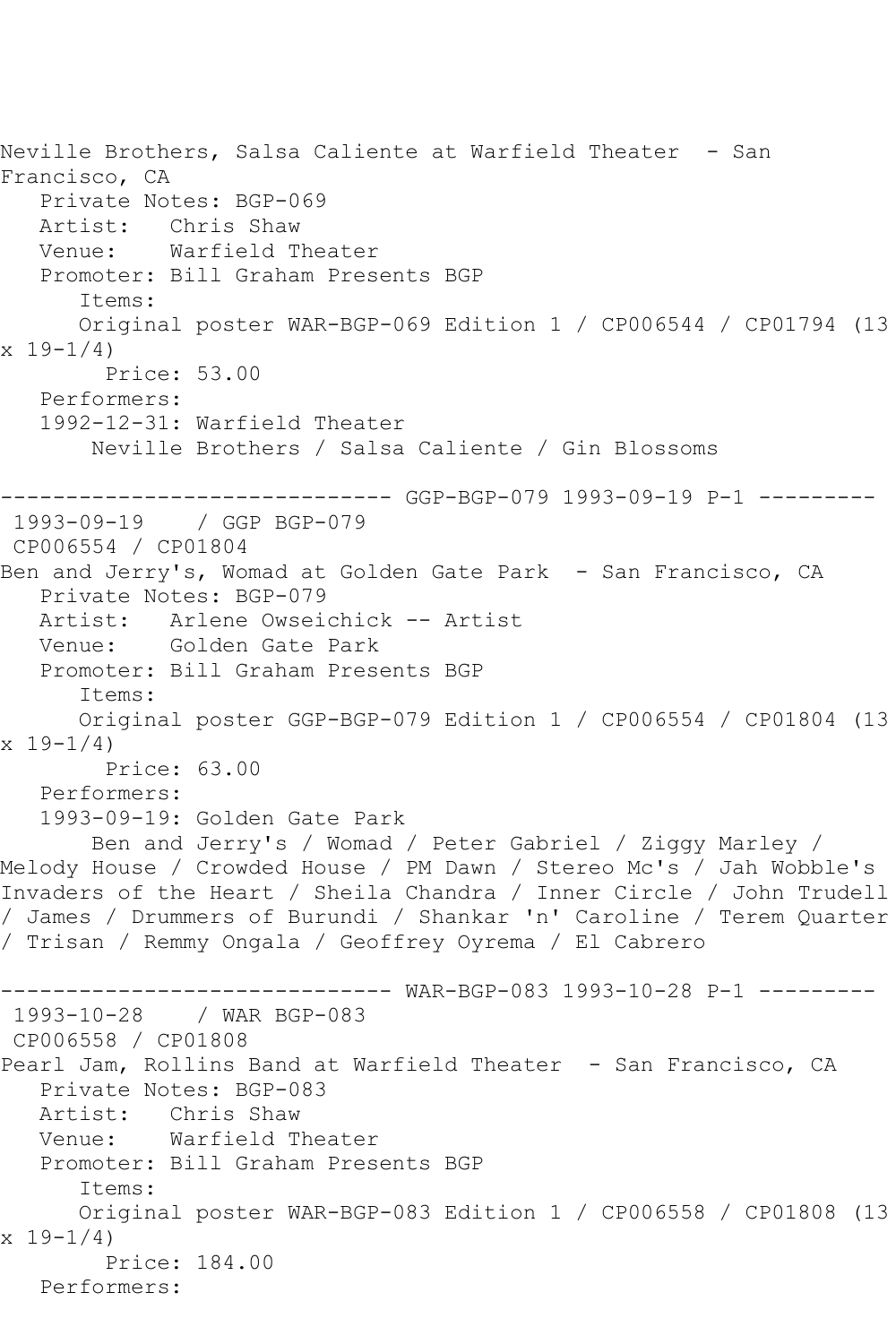1993-10-28: Warfield Theater Pearl Jam / Rollins Band / American Music Club 1993-10-30: Event Center San Jose State Pearl Jam / Rollins Band / American Music Club 1993-10-31: Greek Theater at University of California at Berkeley Pearl Jam / Rollins Band / American Music Club ------------------------------ SJSU-BGP-089 1993-12-31 P-1 --------- 1993-12-31 / SJSU BGP-089 CP006564 / CP01814 Joe Satriani, Robben Ford at San Jose State University - San Jose, CA Private Notes: BGP-089 Artist: Chris Shaw<br>Venue: San Jose S San Jose State University Promoter: Bill Graham Presents BGP Items: Original poster SJSU-BGP-089 Edition 1 / CP006564 / CP01814  $(13 \times 19 - 1/4)$  Price: 46.00 Performers: 1993-12-31: San Jose State University Joe Satriani / Robben Ford / Gary Hoey ------------------------------ FW-BGF-124 1994-04-28 P-1 --------- 1994-04-28 / FW BGF-124 CP006943 / CP02193 Primus, Porch at Fillmore West - San Francisco, CA Private Notes: BGF Event: And now there appeared to him an angel.... Artist: Chris Shaw<br>Venue: Fillmore W Fillmore West Promoter: Bill Graham New Fillmores BGF Items: Original poster FW-BGF-124 Edition 1 / CP006943 / CP02193 (13 x 19) Price: 53.00 Performers: 1994-04-28: Fillmore West Primus / Porch / Pokacide / M.I.R.v. / Eskimo ------------------------------ FW-BGF-157 1994-08-22 P-1 --------- 1994-08-22 / FW BGF-157 CP006976 / CP02226 US3, Fugees at Fillmore West - San Francisco, CA Private Notes: BGF Artist: Chris Shaw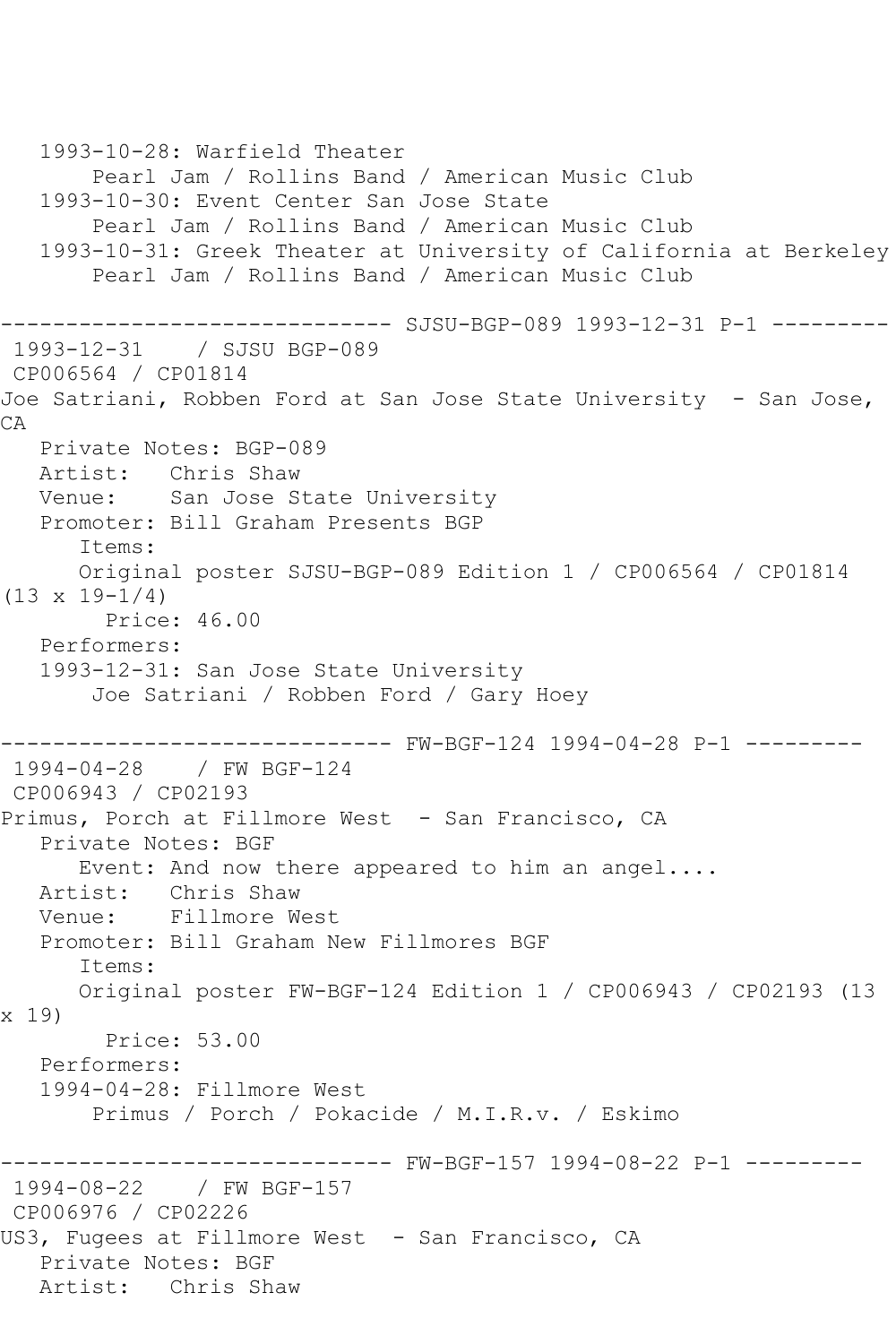Venue: Fillmore West Promoter: Bill Graham New Fillmores BGF Items: Original poster FW-BGF-157 Edition 1 / CP006976 / CP02226 (13 x 19) Price: 35.00 Performers: 1994-08-22: Fillmore West US3 / Fugees / Justice System ------------------------------ FW-BGF-167 1994-10-21 P-1 --------- 1994-10-21 / FW BGF-167 CP006986 / CP02236 Mc 900 Foot Jesus, Consolidated at Fillmore West - San Francisco, CA Private Notes: BGF Artist: Chris Shaw Venue: Fillmore West Promoter: Bill Graham New Fillmores BGF Items: Original poster FW-BGF-167 Edition 1 / CP006986 / CP02236 (13 x 19) Price: 46.00 Performers: 1994-10-21: Fillmore West MC 900 Foot Jesus / Consolidated / Artis the Spoonman ------------------------------ FW-BGF-170 1994-11-11 P-1 --------- 1994-11-11 / FW BGF-170 CP006989 / CP02239 Hole, Veruca Salt at Fillmore West - San Francisco, CA Private Notes: BGF Artist: Chris Shaw<br>Venue: Fillmore W Fillmore West Promoter: Bill Graham New Fillmores BGF Items: Original poster FW-BGF-170 Edition 1 / CP006989 / CP02239 (13 x 19) Price: 79.00 Performers: 1994-11-11: Fillmore West Hole / Veruca Salt / Star 69 ------------------------------ FW-BGF-181 1995-03-25 P-1 --------- 1995-03-25 / FW BGF-181 CP007002 / CP02252 Funky Meters, Pulsators at Fillmore West - San Francisco, CA Private Notes: BGF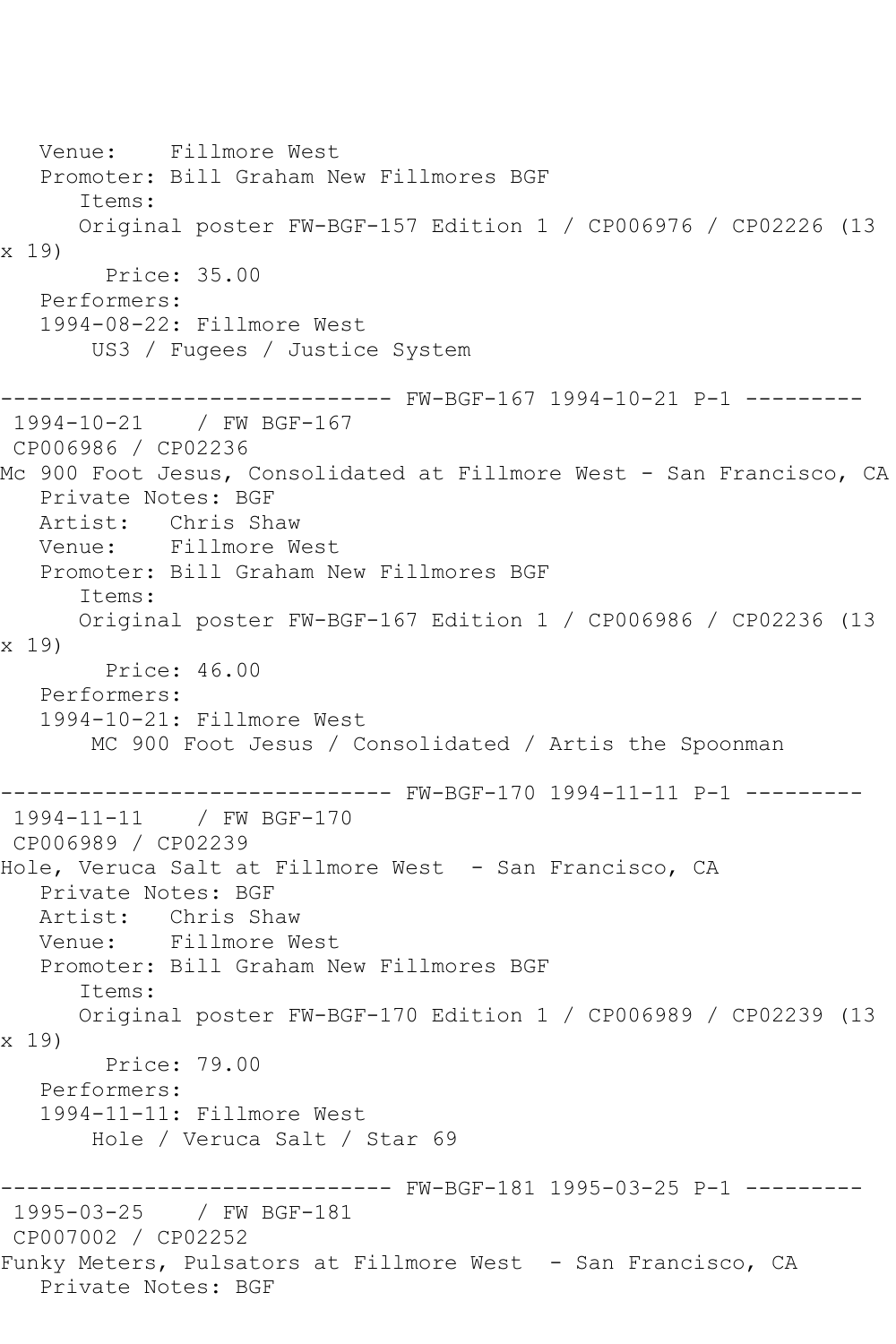Artist: Chris Shaw Venue: Fillmore West Promoter: Bill Graham New Fillmores BGF Items: Original poster FW-BGF-181 Edition 1 / CP007002 / CP02252 (13 x 19) Price: 41.00 Performers: 1995-03-25: Fillmore West Funky Meters / Pulsators ------------------------------ FW-BGF-195 1995-07-26 P-1 --------- 1995-07-26 / FW BGF-195 CP007016 / CP02266 Foo Fighters, Shudder To Think at Fillmore West - San Francisco, CA Private Notes: BGF Artist: Chris Shaw Venue: Fillmore West Promoter: Bill Graham New Fillmores BGF Items: Original poster FW-BGF-195 Edition 1 / CP007016 / CP02266 (13 x 19) Price: 69.00 Performers: 1995-07-26: Fillmore West Foo Fighters / Shudder To Think ------------------------------ PCL-PCL-071 1995-11-10 P --------- 1995-11-10 / PCL PCL-071 CP009305 / CP06473 Sonic Youth, Bikini Kill Private Notes: PCL-071 Artist: Chris Shaw Venue: Hollywood Paladium Promoter: Golden Voice Items: Original poster PCL-PCL-071 / CP009305 / CP06473 Price: 175.00 Performers: 1995-11-10: Hollywood Paladium Set: PCL Sonic Youth / Bikini Kill / Amps / Bikini Kill / Amps ------------------------------ 1995-11-10 AD --------- 1995-11-10 / CP060939 / CP060939 Sonic Youth, Bikini Kill at Hollywood Palladium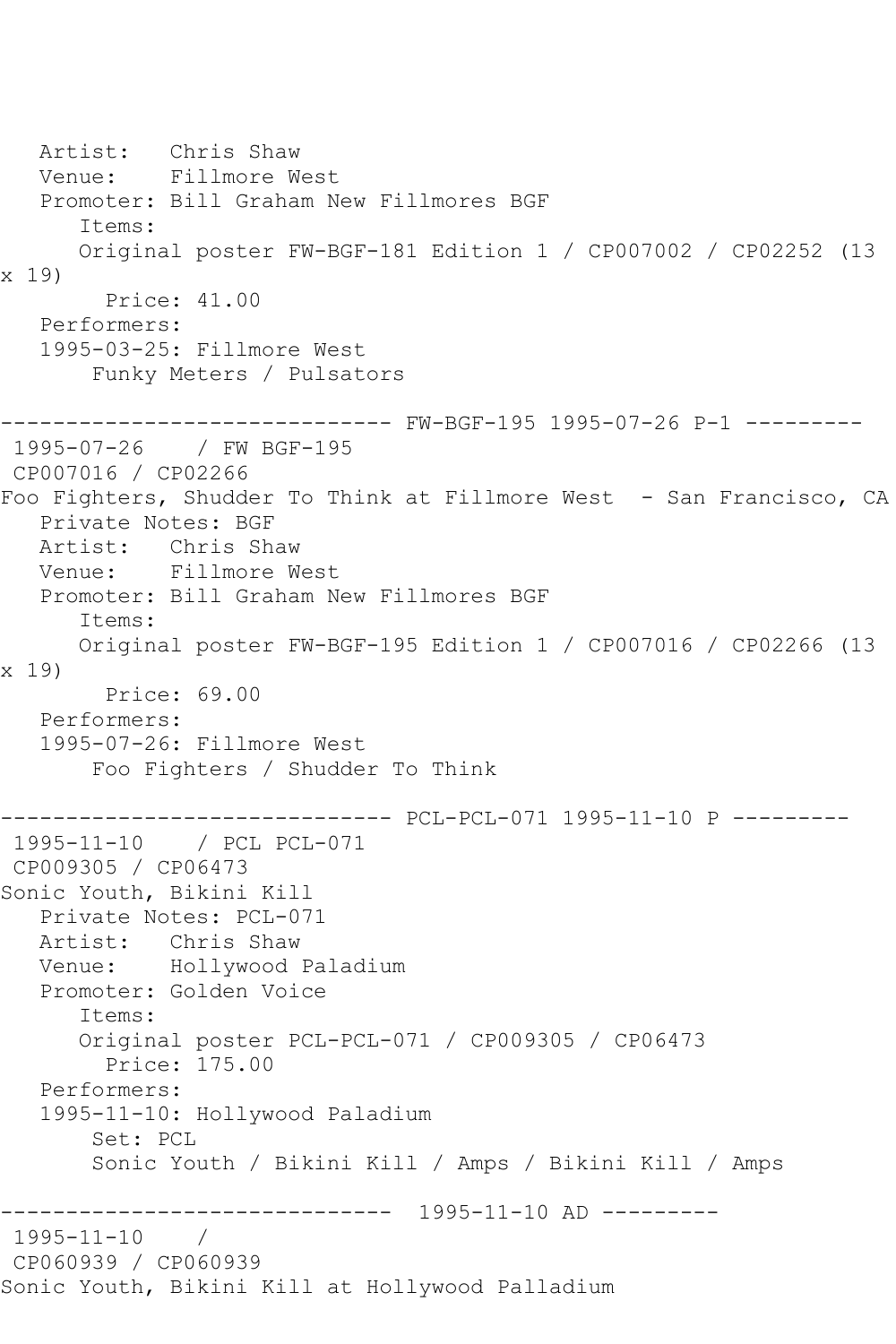Artist: Chris Shaw Venue: Hollywood Palladium Items: Advertisement / CP060939 / CP060939 (8-1/2 x 11) Performers: 1995-11-10: Hollywood Palladium Sonic Youth / Bikini Kill ------------------------------ FW-BGF-205 1995-12-20 P-1 --------- 1995-12-20 / FW BGF-205 CP006766 / CP02016 Cypress Hill, Call O' Da Wild at Fillmore West - San Francisco, CA Private Notes: BGF Artist: Chris Shaw Venue: Fillmore West Promoter: Bill Graham New Fillmores BGF Items: Original poster FW-BGF-205 Edition 1 / CP006766 / CP02016 (13 x 19) Price: 52.00 Performers: 1995-12-20: Fillmore West Cypress Hill / Call O' Da Wild ------------------------------ FW-BGF-217 1996-04-23 P-1 --------- 1996-04-23 / FW BGF-217 CP006794 / CP02044 Kenny Wayne Shepherd, Bottle Rockets at Fillmore West - San Francisco, CA Private Notes: BGF Artist: Chris Shaw Venue: Fillmore West Promoter: Bill Graham New Fillmores BGF Items: Original poster FW-BGF-217 Edition 1 / CP006794 / CP02044 (13 x 19) Price: 41.00 Performers: 1996-04-23: Fillmore West Kenny Wayne Shepherd / Bottle Rockets ------------------------------ LGS-BGP-144 1996-05-25 P-1 --------- 1996-05-25 / LGS BGP-144 CP006602 / CP01852 Rat Dog, Bob Weir at Laguna Seca – Monterey, CA Private Notes: BGP-144 Other: Festival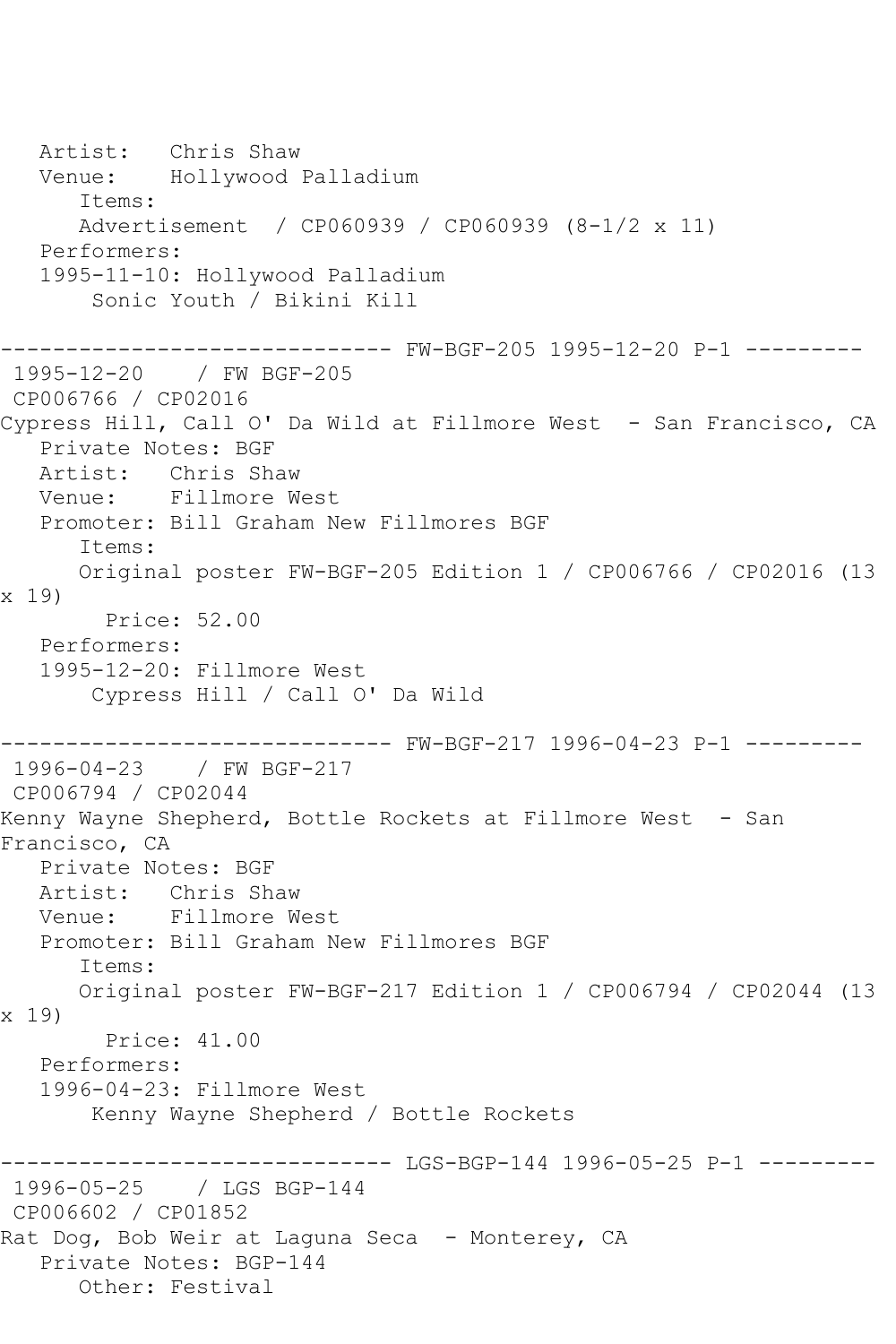Artist: Arlene Owseichik -- Art Director Venue: Laguna Seca Promoter: Bill Graham Presents BGP Items: Original poster LGS-BGP-144 Edition 1 / CP006602 / CP01852 (13  $x 19 - 1/4$  Price: 79.00 Performers: 1996-05-25: Laguna Seca Rat Dog / Bob Weir / Rob Wasserman / Johnnie Johnson / Jay Lane / Matthew Kelly / Joan Osborne / Ben Harper / Wilco / Leftover Salmon / G. Love and Special Sauce 1996-05-26: Mickey Hart / Neville Brothers / Spearhead / Mother Hips / Good Street Wine / Train ------------------------------ -BGP-153 1996-08-27 P-1 --------- 1996-08-27 / BGP-153 CP006612 / CP01862 Kiss, Stabbing Westward at San Jose, CA - San Jose, CA Private Notes: BGP-153 Artist: Chris Shaw Venue: San Jose, CA Promoter: Bill Graham Presents BGP Items: Original poster -BGP-153 Edition 1 / CP006612 / CP01862 (13 x  $19-1/4)$  Price: 105.00 Performers: 1996-08-27: San Jose, CA Kiss / Stabbing Westward 1996-08-28: Arco Arena Kiss / Stabbing Westward ------------------------------ FW-BGF-234 1996-09-03 P-1 --------- 1996-09-03 / FW BGF-234 CP006812 / CP02062 Allman Brothers Band, Alvin Youngblood Hart at Fillmore West - San Francisco, CA Private Notes: BGF Benefit: Bill Graham Foundation Artist: Chris Shaw Venue: Fillmore West Promoter: Bill Graham New Fillmores BGF Items: Original poster FW-BGF-234 Edition 1 / CP006812 / CP02062 (13 x 19) Price: 53.00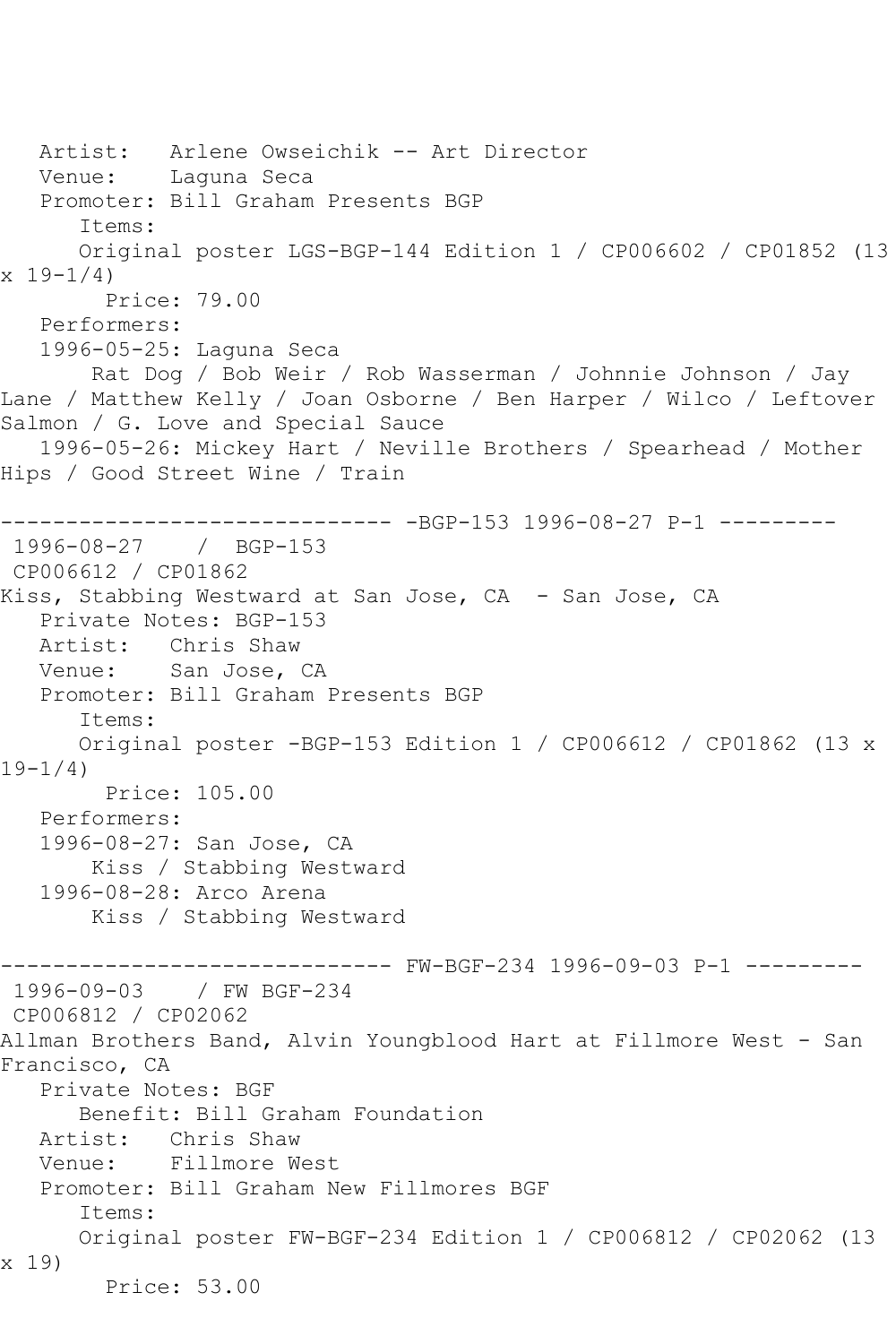Performers: 1996-09-03: Fillmore West Allman Brothers / Alvin Youngblood Hart ------------------------------ FW-BGF-268 1997-05-01 P-1 --------- 1997-05-01 / FW BGF-268 CP006846 / CP02096 Mighty Mighty Bosstones, Swinin' Utters at Fillmore West - San Francisco, CA Private Notes: BGF Artist: Chris Shaw<br>Venue: Fillmore W Fillmore West Promoter: Bill Graham New Fillmores BGF Items: Original poster FW-BGF-268 Edition 1 / CP006846 / CP02096 (13 x 19) Price: 29.00 Performers: 1997-05-01: Fillmore West Mighty Mighty Bosstones / Swingin' Utters / Pietasters ------------------------------ FW-BGF-269 1997-05-03 P-1 --------- 1997-05-03 / FW BGF-269 CP006847 / CP02097 Spearhead, Camp Lo at Fillmore West - San Francisco, CA Private Notes: BGF Artist: Chris Shaw Venue: Fillmore West Promoter: Bill Graham New Fillmores BGF Items: Original poster FW-BGF-269 Edition 1 / CP006847 / CP02097 (13 x 19) Price: 41.00 Performers: 1997-05-03: Fillmore West Spearhead / Camp Lo --------- -BGP WHAT 1997-06-97 P-1 ---------1997-06-97 / BGP WHAT CP005581 / CP00830 Flying Other Brothers World Tour Private Notes: BGSE??? Artist: Chris Shaw Items: Original poster -BGP WHAT Edition 1 / CP005581 / CP00830 Price: 30.00 Performers: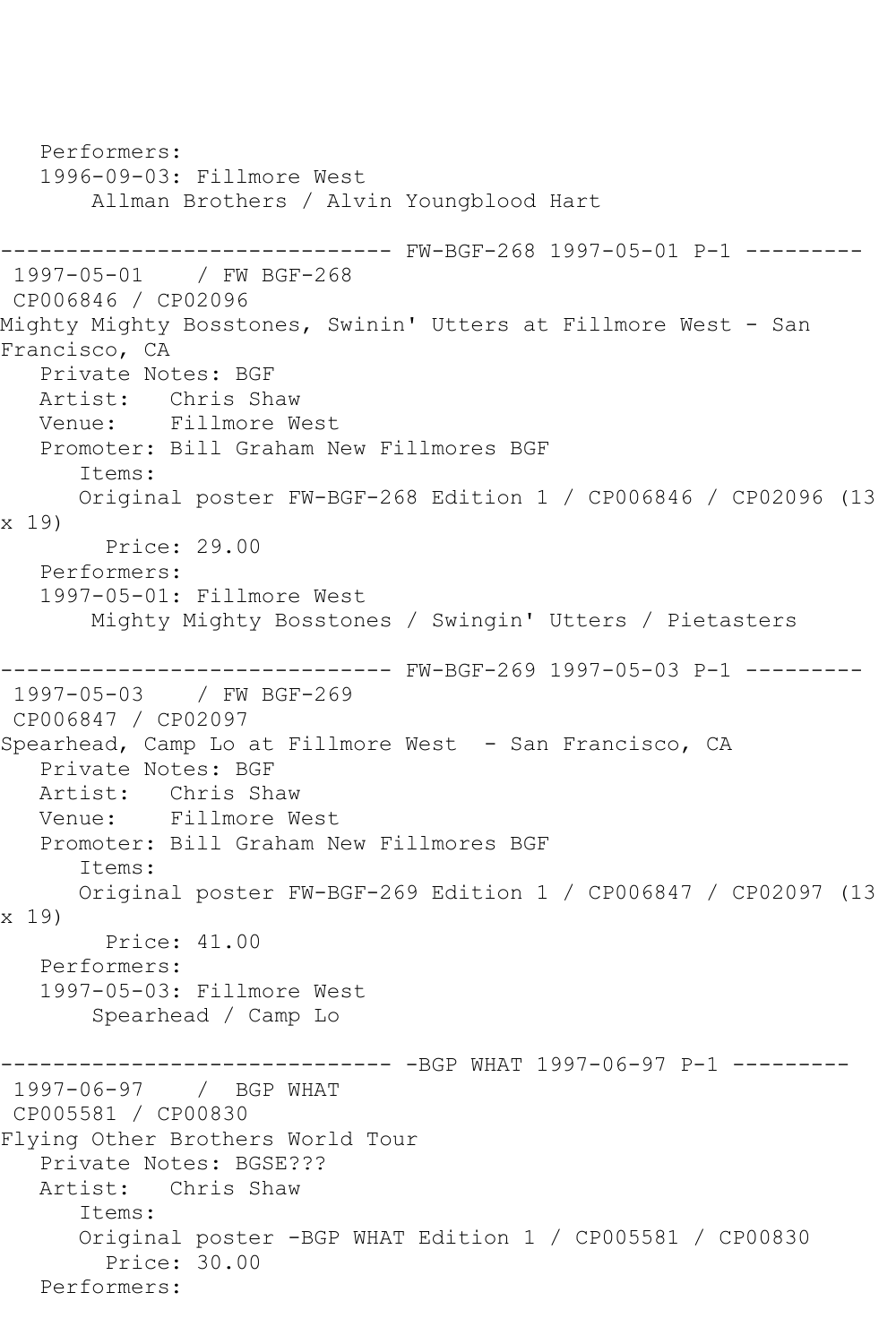1997-06-97 1999-12-30: Flying Other Brothers ------------------------------ FW-BGF-291 1997-09-23 P-1 --------- 1997-09-23 / FW BGF-291 CP006873 / CP02123 Violent Femmes, Phil Cody at Fillmore West - San Francisco, CA Private Notes: BGF Artist: Chris Shaw Venue: Fillmore West Promoter: Bill Graham New Fillmores BGF Items: Original poster FW-BGF-291 Edition 1 / CP006873 / CP02123 (13 x 19) Price: 35.00 Performers: 1997-09-23: Fillmore West Violent Femmes / Phil Cody ------------------------------ FW-BGF-301 1997-11-17 P-1 --------- 1997-11-17 / FW BGF-301 CP006883 / CP02133 Sundays at Fillmore West - San Francisco, CA Private Notes: BGF Artist: Chris Shaw Venue: Fillmore West Promoter: Bill Graham New Fillmores BGF Items: Original poster FW-BGF-301 Edition 1 / CP006883 / CP02133 (13 x 19) Price: 29.00 Performers: 1997-11-17: Fillmore West Sundays ------ FW-BGF-303 1997-11-25 P-1 ---------1997-11-25 / FW BGF-303 CP006885 / CP02135 Reel Big Fish, Cherry Poppin Daddies at Fillmore West - San Francisco, CA Private Notes: BGF Artist: Chris Shaw Venue: Fillmore West Promoter: Bill Graham New Fillmores BGF Items: Original poster FW-BGF-303 Edition 1 / CP006885 / CP02135 (13 x 19) Price: 41.00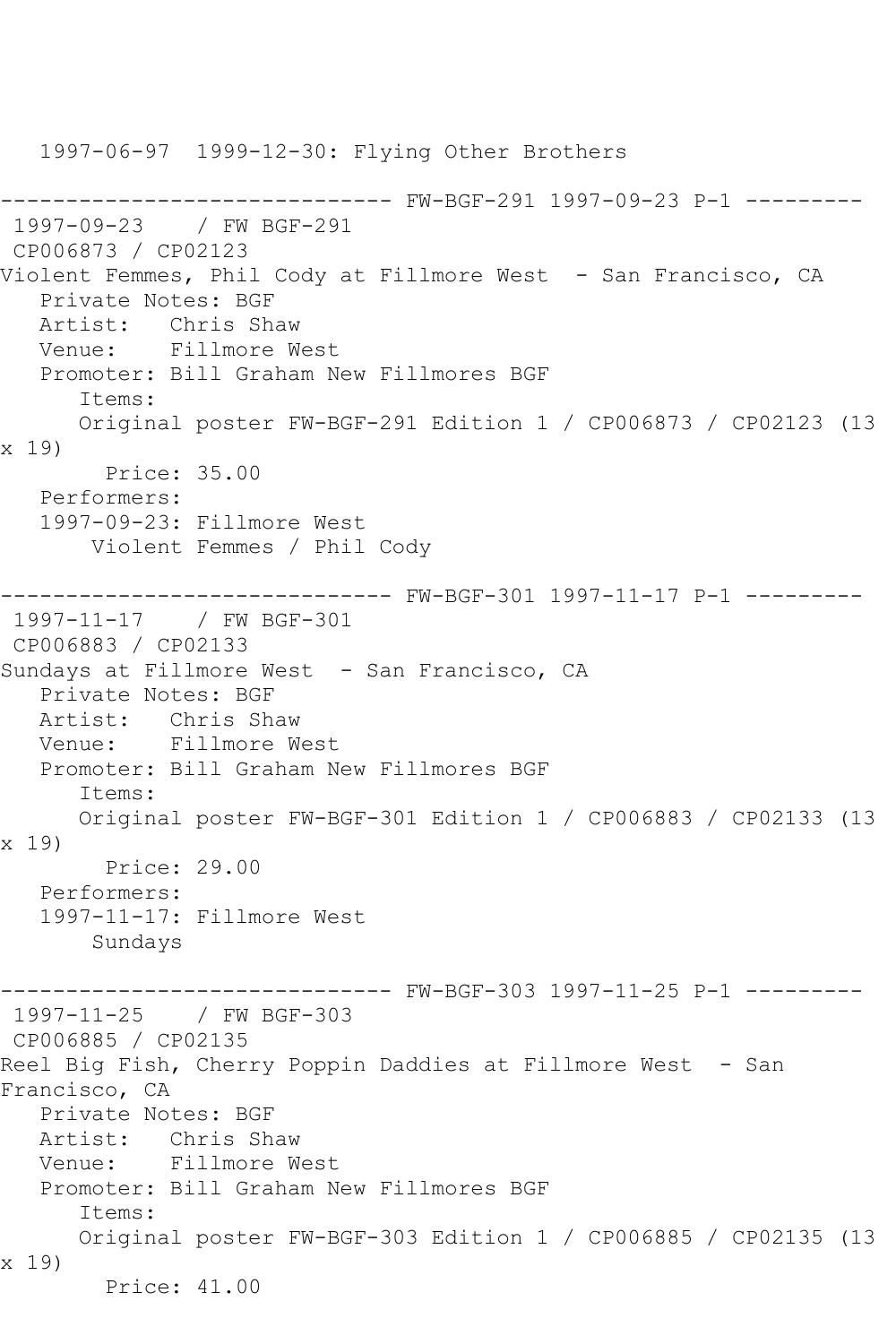Performers: 1997-11-25: Fillmore West Reel Big Fish / Cherry Poppin Daddies / Karas Flowers ------------------------------ 1998 P --------- 1998 / CP701451 / CP701451 Notes: This item appears in the book 'The Art of Modern Rock' as AMR # 458 Artist: Chris Shaw Items: Original poster / CP701451 / CP701451 (22 x 28) Performers: 1998: ------------------------------ FW-BGF-313 1998-02-03 P-1 --------- 1998-02-03 / FW BGF-313 CP006895 / CP02145 Jonny Lang, Robert Bradley's Blackwater Surprise at Fillmore West - San Francisco, CA Notes: Cancelled show Private Notes: BGF Artist: Chris Shaw Venue: Fillmore West Promoter: Bill Graham New Fillmores BGF Items: Original poster FW-BGF-313 Edition 1 / CP006895 / CP02145 (13 x 19) Price: 79.00 Performers: 1998-02-03: Fillmore West Jonny Lang / Robert Bradley's Blackwater Surprise / Matthew Ryan ------------------------------ BORE-BGP-196 1998-07-04 P-1 --------- 1998-07-04 / BORE BGP-196 CP006647 / CP01897 The Vans Warped Tour 1998 Private Notes: BGP-196 Artist: Arlene Owseichik -- Art Director Venue: Boreal Ski Area, Lake Tahoe Promoter: Bill Graham Presents BGP Items: Original poster BORE-BGP-196 Edition 1 / CP006647 / CP01897 (13 x 19-1/4) Price: 46.00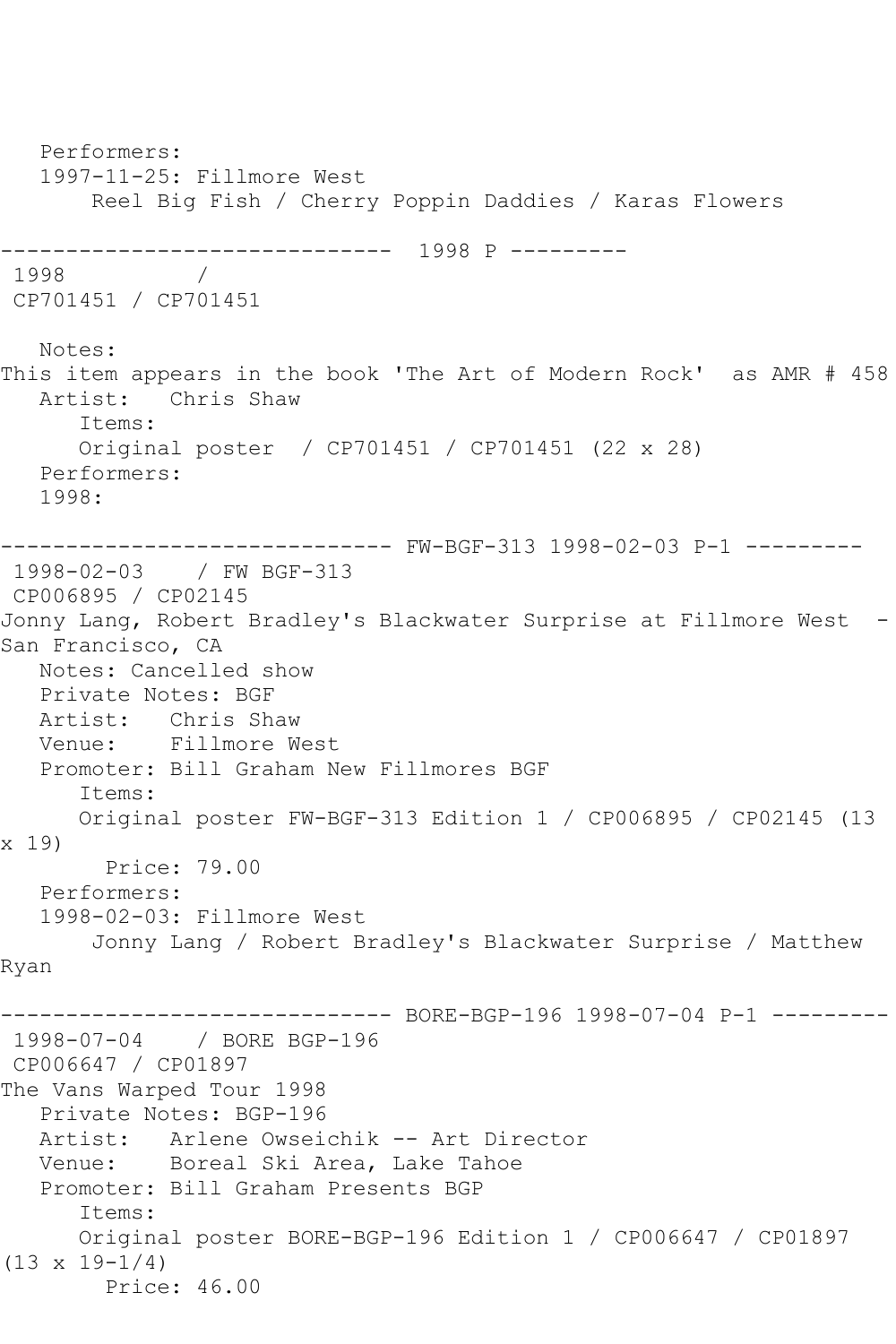Performers: 1998-07-04: Boreal Ski Area, Lake Tahoe 1998-07-05: Pier 30 32

1998-07-09: Estacada Timber Bowl, Escatada. Or

 Vans / Bad Religion / Rancid / Cherry Poppin Daddies / NOFX / Rev. Horton Heat / Specials / Save Ferris / Deftones / Less Than Jake / Pietasters / Civ / Unwritten Law / Strung Out / Bouncing Souls / MXPX / Ozomatli / Vans / Bad Religion / Rancid / NOFX / Cherry Poppin Daddies / Rev. Horton Heat / Specials / Save Ferris / Deftones / Less Than Jake / Civ / Pietasters / Unwritten Law / Strung Out / Bouncing Souls / MXPX / Ozomatli / All / Tilt / Unsane / 98 Mute / Smooths / Def Con Dos / Guttermouth / Mad Caddies / Frenzal / Rhomb / Four Ziggens / Sloth / Punk Rock Karaoke / Farmer Boys / Thumb / H-Standard / Hzo / Cigar / Real Mckenzies / Mel / Crumb / Napolean Blown Aparts / Portrait of Poverty

```
------------------------------ 1998-07-04 P-1 ---------
1998-07-04 / 
CP019147 / XB19980704
Vans Warped Tour 1998 -- Bad Religion, Racid, NOFX
   Artist: Chris Shaw
      Items:
      Original poster Edition 1 / CP019147 / XB19980704
         / NONE / XB1998070
   Performers:
   1998-07-04 1998-07-09: Vans
------------------------------ FW-BGF-343 1998-10-09 P-1 ---------
1998-10-09 / FW BGF-343
CP006480 / CP01730
Tower of Power, Average White Band at New Fillmore - San Francisco, 
CA
   Private Notes: BGF
   Artist: Chris Shaw
   Venue: New Fillmore
   Promoter: Bill Graham New Fillmores BGF
      Items:
      Original poster FW-BGF-343 Edition 1 / CP006480 / CP01730 (13 
x 19)
        Price: 41.00
   Performers:
   1998-10-09 1998-10-10: New Fillmore
       Tower of Power / Average White Band
                      -------- LDS-BGSE-009 1998-11-13 P-1 ---------
```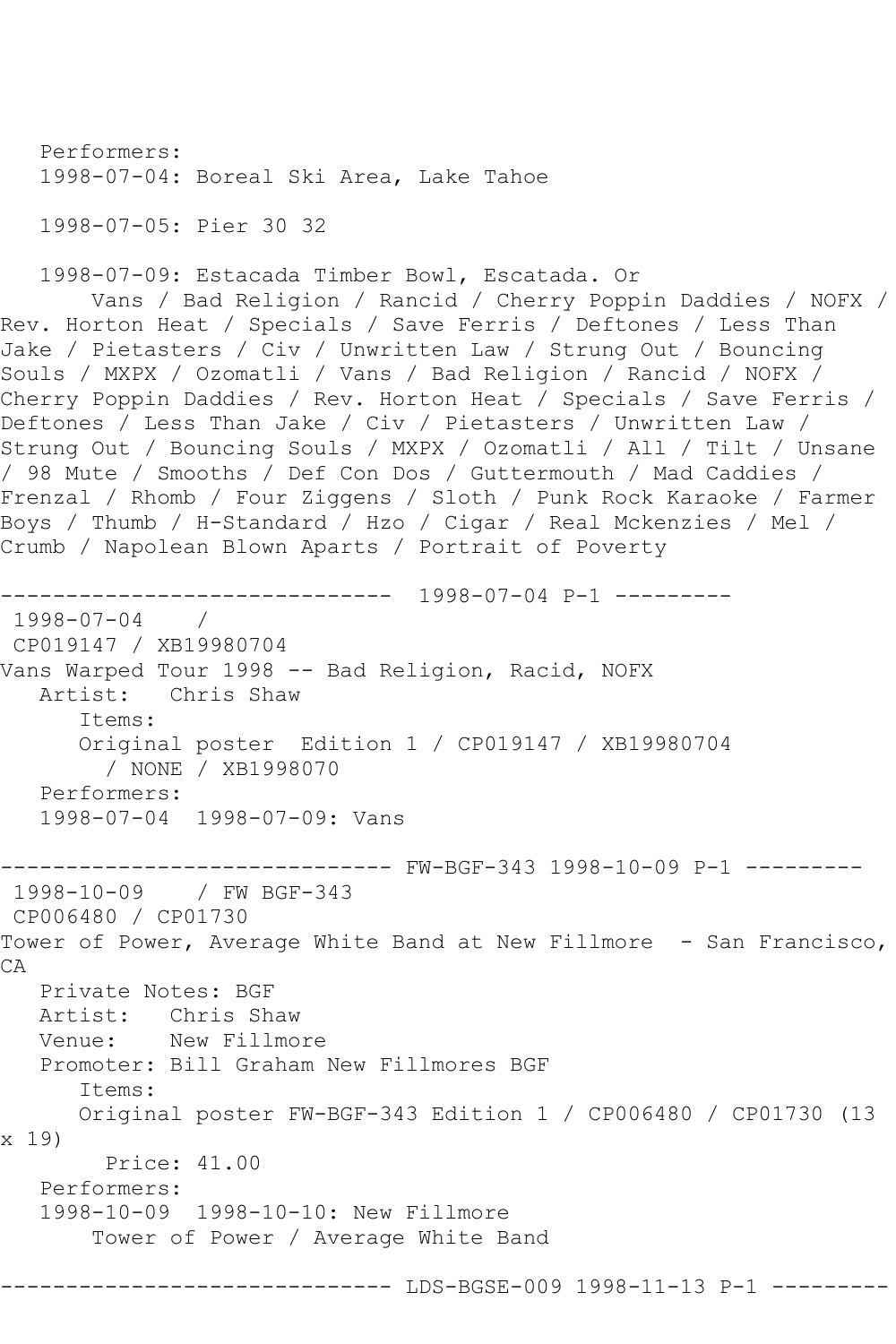1998-11-13 / LDS BGSE-009 CP043141 Flying Other Brothers, Rock Hoppers at Last Day Saloon - San Francisco, CA Private Notes: BGSE \* Artist: Chris Shaw Venue: Last Day Saloon Promoter: Bill Graham Special Events Items: Original poster LDS-BGSE-009 Edition 1 / CP043141 (13 x 19) Price: 46.00 Performers: 1998-11-13: Last Day Saloon Flying Other Brothers / Rock Hoppers ------------------------------ FW-BGF-370 1999-03-27 P-1 --------- 1999-03-27 / FW BGF-370 CP005567 / CP00816 Greyboy Allstars, Vivendo De Pao at New Fillmore - San Francisco, CA Private Notes: BGF Artist: Chris Shaw Venue: New Fillmore Promoter: Bill Graham New Fillmores BGF Items: Original poster FW-BGF-370 Edition 1 / CP005567 / CP00816 (13 x 19) Price: 35.00 Performers: 1999-03-27: New Fillmore Greyboy Allstars / Vivendo De Pao ------------------------------ FIL-BGSE-014 1999-04-06 P --------- 1999-04-06 / FIL BGSE-014 CP044926 Gore 2000: A Reception Honoring Vice President All Gore at the Fillmore Private Notes: BGSE\* Proof Artist: Chris Shaw<br>Venue: Fillmore Au Fillmore Auditorium - SF Promoter: Bill Graham Special Events Items: Original poster FIL-BGSE-014 / CP044926 (13 x 19) Price: 210.00 Performers: 1999-04-06: Fillmore Auditorium - SF Al Gore / Flying Other Brothers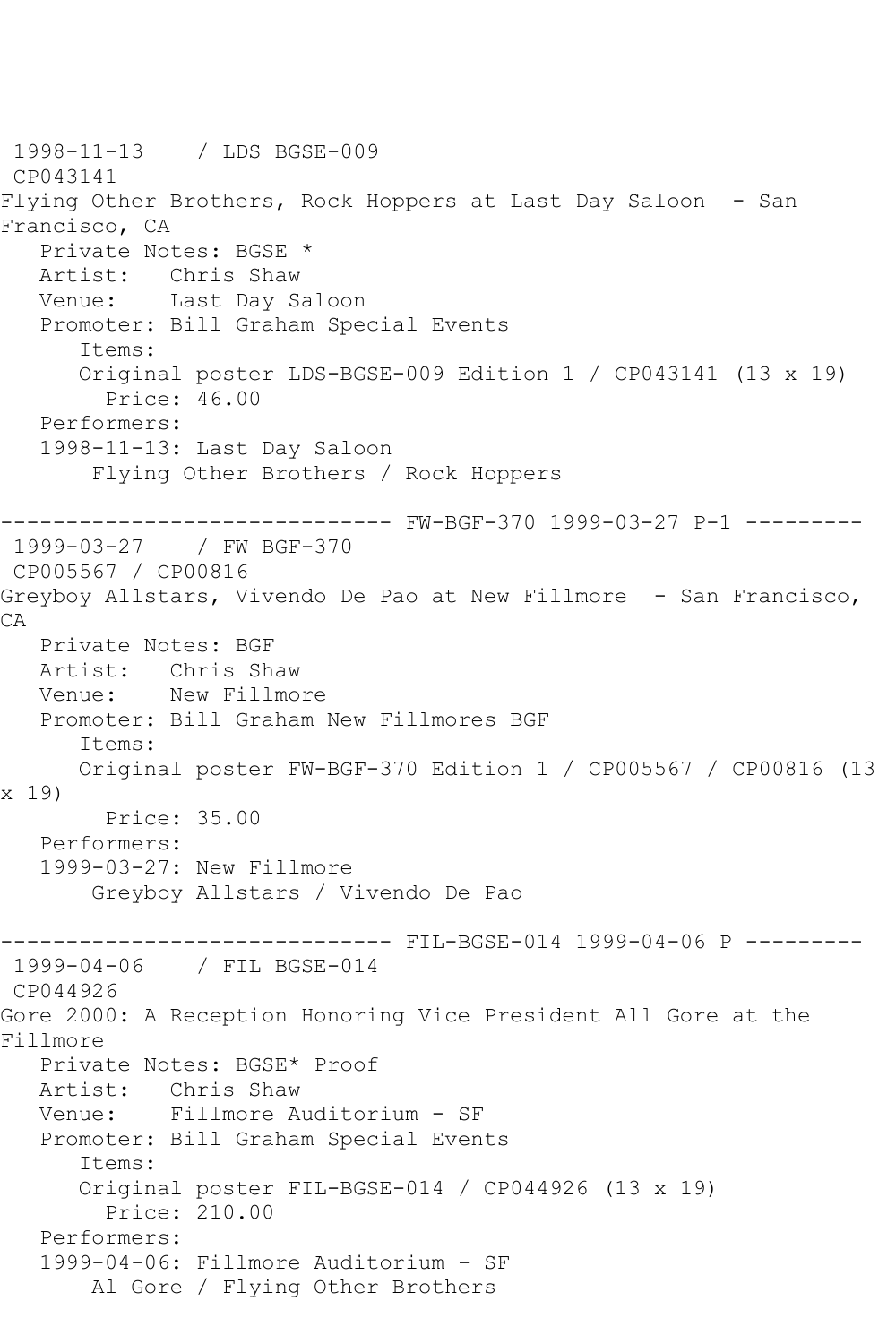------------------------------ GAMH-BGSE-015 1999-04-28 P-1 -------- - 1999-04-28 / GAMH BGSE-015 CP044930 Flying Other Brothers, Raving Daves at Great American Music Hall - San Francisco, CA Private Notes: BGSE\* Artist: Chris Shaw Venue: Great American Music Hall Promoter: Bill Graham Special Events Items: Original poster GAMH-BGSE-015 Edition 1 / CP044930 (13 x 19) Price: 12.00 Performers: 1999-04-28: Great American Music Hall Flying Other Brothers / Raving Daves ------------------------------ 1999-06-13 P --------- 1999-06-13 / CP010776 / CS06813 Tibetan Freedom COncert 1999 at Alpine Valley Artist: Chris Shaw Venue: Tokyo Hall, Japan Items: Original poster / CP010776 / CS06813 Performers: 1999-06-13: Tokyo Hall, Japan Alpine Valley Music Theater, Chicago Tracy Chapman / Eddie Vedder / Otis Rush / Blondie / Handsome Boy / Modeling School / Beastie Boys / Rage Against the Machine / Cult / Run DMC / Cibo Matto / Roots / Live ------------------------------ FW-BGF-377 1999-07-06 P-1 --------- 1999-07-06 / FW BGF-377 CP005438 / CP00687 Joe Strummer, Mescaleros at New Fillmore - San Francisco, CA Private Notes: BGF Artist: Chris Shaw<br>Venue: New Fillmo New Fillmore Promoter: Bill Graham New Fillmores BGF Items: Original poster FW-BGF-377 Edition 1 / CP005438 / CP00687 (13 x 19) Price: 29.00 Performers: 1999-07-06: New Fillmore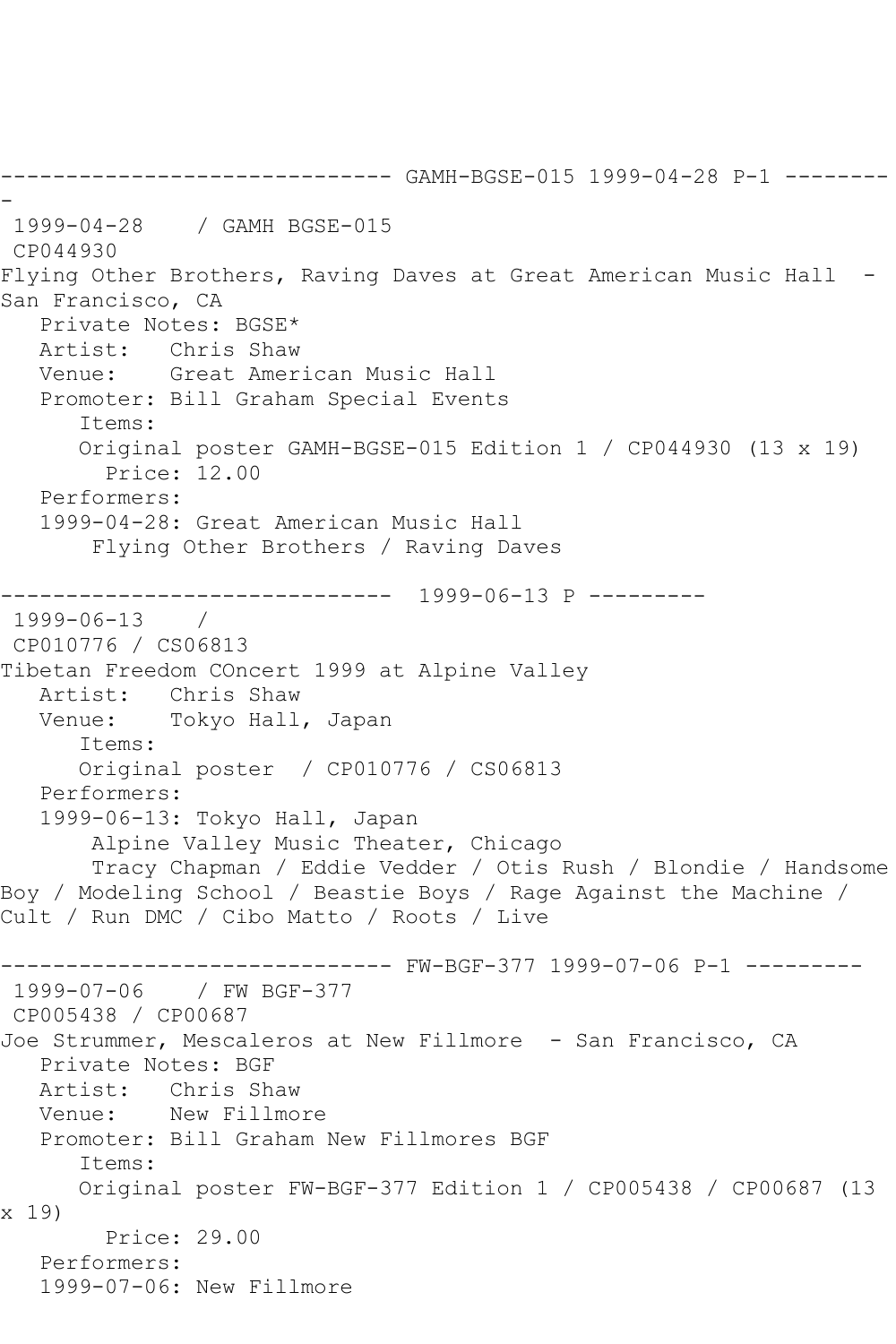Joe Strummer / Mescaleros / MXPX ---------- BGCA-BGP-220 1999-10-08 P-1 ---------1999-10-08 / BGCA BGP-220 CP005453 / CP00702 Chemical Brothers, Underworld at Bill Graham Civic Auditorium - San Francisco, CA Private Notes: BGP-220 Artist: Chris Shaw Venue: Bill Graham Civic Auditorium Promoter: Bill Graham Presents BGP Items: Original poster BGCA-BGP-220 Edition 1 / CP005453 / CP00702  $(13 \times 19 - 1/4)$  Price: 46.00 Performers: 1999-10-08: Bill Graham Civic Auditorium Chemical Brothers / Underworld / DJ Shadow ------------------------------ GAMH 1999-10-09 P-1 --------- 1999-10-09 / GAMH CP005447 / CP00696 Victor Moscoso, Stanley Mouse at Great American Music Hall - San Francisco, CA Private Notes: Misc \* CHECK Artist: Chris Shaw Venue: Great American Music Hall Items: Original poster GAMH Edition 1 / CP005447 / CP00696 GAMH / CP019339 / XF008 Performers: 1999-10-09: Great American Music Hall Victor Moscoso / Stanley Mouse / Lee Conklin / Randy Tuten / David Singer / Ida Griffin / Gary Grimshaw / Raphael Schnepf / Norman Orr / Check Sperry / Ron Donovan / Chris Shaw / Christopher Peterson / Alton Kelley / Emek / Amacker Bullwinkle / Winston Smith / Scott Mcdougall / Gary Houston (Voodoo Catbox) / Mark Arminski / Harry Rossit / Randell Chavez / Alan Forbes / Michael Rios / Marco Almera / Dennis Loren ------------------------------ FIL-BGSE-020 1999-12-30 P-1 --------- 1999-12-30 / FIL BGSE-020 CP005582 / CP00831 Ratdog, Mickey Hart at Fillmore - San Francisco, CA Private Notes: BGSE \* NFS Artist: Chris Shaw Venue: Fillmore Auditorium - SF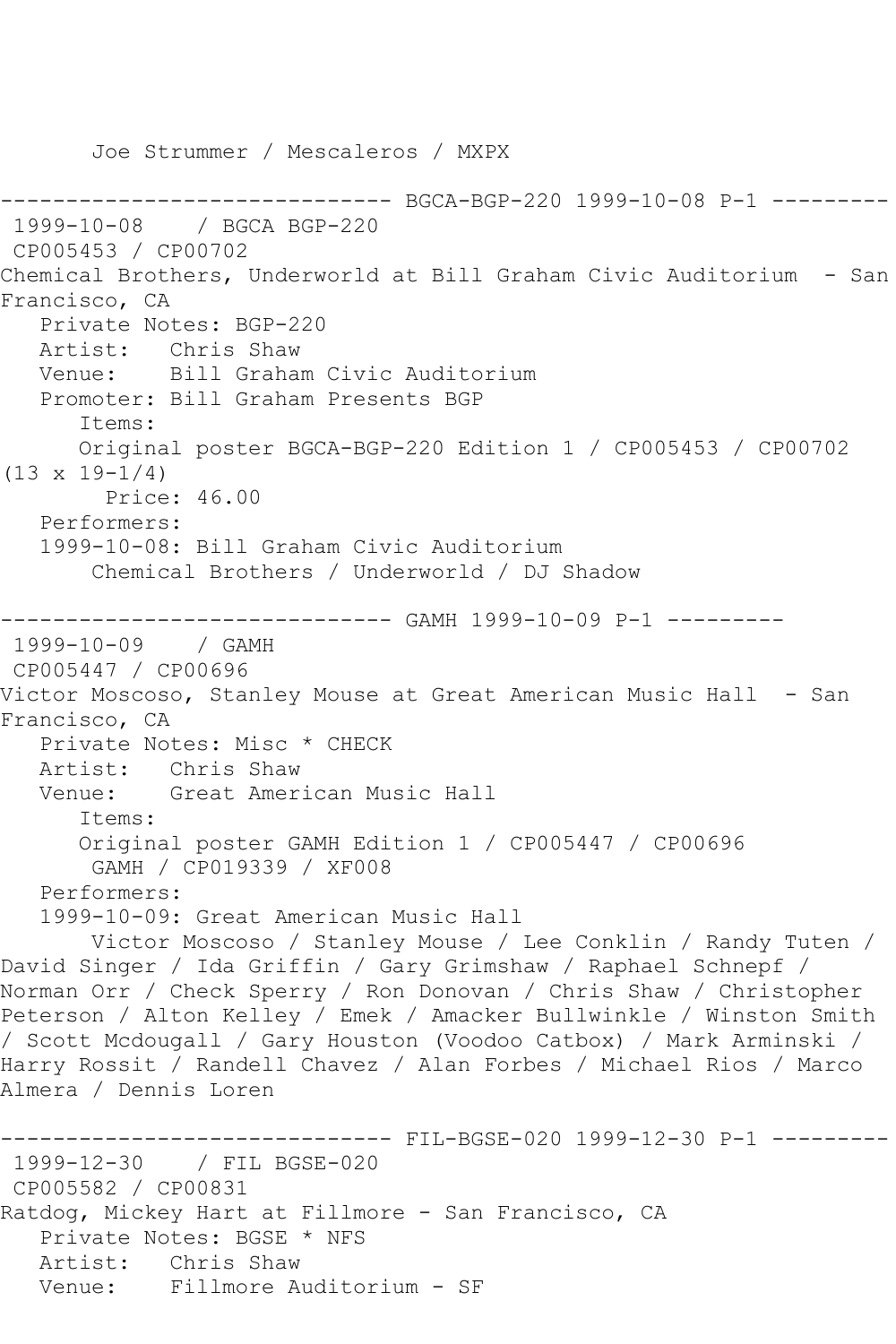Promoter: Bill Graham Special Events Items: Original poster FIL-BGSE-020 Edition 1 / CP005582 / CP00831 (13 x 19) Price: 63.00 Performers: 1999-12-30: Fillmore Auditorium - SF Ratdog / Mickey Hart / Hot Tuna / Flying Other Brothers ------------------------------ FIL-BGSE-019 1999-12-30 P --------- 1999-12-30 / FIL BGSE-019 CP043142 Roger and Ann AcNamee Present Not New Year's Eve at the Fillmore Private Notes: BGSE \* Artist: Chris Shaw Venue: Fillmore Auditorium - SF Promoter: Bill Graham Special Events Items: Original poster FIL-BGSE-019 / CP043142 (13 x 19) Price: 23.00 Performers: 1999-12-30: Fillmore Auditorium - SF ------------------------------ WAR-BGP-231 2000-01-15 P-1 --------- 2000-01-15 / WAR BGP-231 CP005464 / CP00713 Kids In the Hall at Warfield Theater - San Francisco, CA Private Notes: BGP-231 Artist: Chris Shaw Venue: Warfield Theater Promoter: Bill Graham Presents BGP Items: Original poster WAR-BGP-231 Edition 1 / CP005464 / CP00713 (13 x 19-1/4) Price: 29.00 Performers: 2000-01-15 2000-01-16: Warfield Theater Kids In the Hall ------------------------------ MTSN-BGSE-021 2000-02-04 P-1 -------- - 2000-02-04 / MTSN BGSE-021 CP005580 / CP00829 Eminem, Local H at Mt. Snow, VT - Mt. Snow, VT Private Notes: BGSE \* Event: Concert X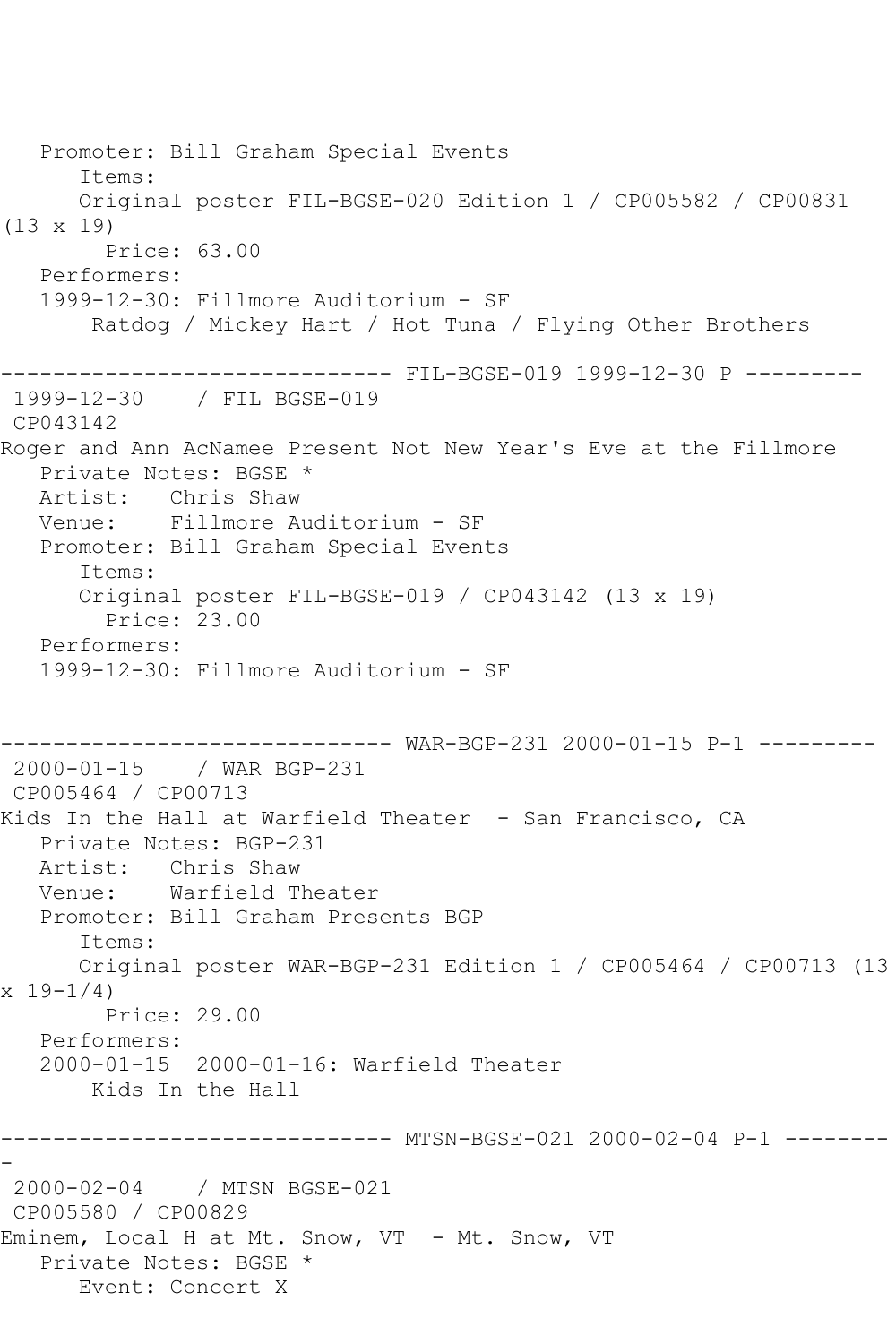Artist: Chris Shaw Venue: Mt. Snow, VT Promoter: Bill Graham Special Events Items: Original poster MTSN-BGSE-021 Edition 1 / CP005580 / CP00829 (13 x 19) Price: 41.00 Performers: 2000-02-04: Mt. Snow, VT Eminem / Local H / Earth To Andy 2000-02-05: Godsmack / Cypress Hill ------------- FIL-BGSE-024 2000-04-29 P-1 ---------2000-04-29 / FIL BGSE-024 CP005577 / CP00826 Musicmania, Primus at Fillmore Auditorium - SF - San Francisco, CA Private Notes: BGSE \* Artist: Chris Shaw Venue: Fillmore Auditorium - SF Promoter: Bill Graham Special Events Items: Original poster FIL-BGSE-024 Edition 1 / CP005577 / CP00826 (13 x 19) Price: 46.00 Performers: 2000-04-29: Fillmore Auditorium - SF Musicmania / Primus / Groove Hop / Pseudopod / North House / Spanc ------------------------------ FIL-BGFD-005 2000-05-19 P --------- 2000-05-19 / FIL BGFD-005 CP041009 Big Head Todd and the Monsters, Pat Mcghee at Fillmore Auditorium - SF - San Francisco, CA Private Notes: BGF Artist: Chris Shaw Venue: Fillmore Auditorium - SF Promoter: Bill Graham New Fillmores BGFD Items: Original poster FIL-BGFD-005 / CP041009 (13 x 19) Price: 41.00 Performers: 2000-05-19: Fillmore Auditorium - SF Big Head Todd and the Monsters / Pat Mcghee / Hazel Miller Band ------------------------------ WAR-BGP-240 2000-06-09 P-1 ---------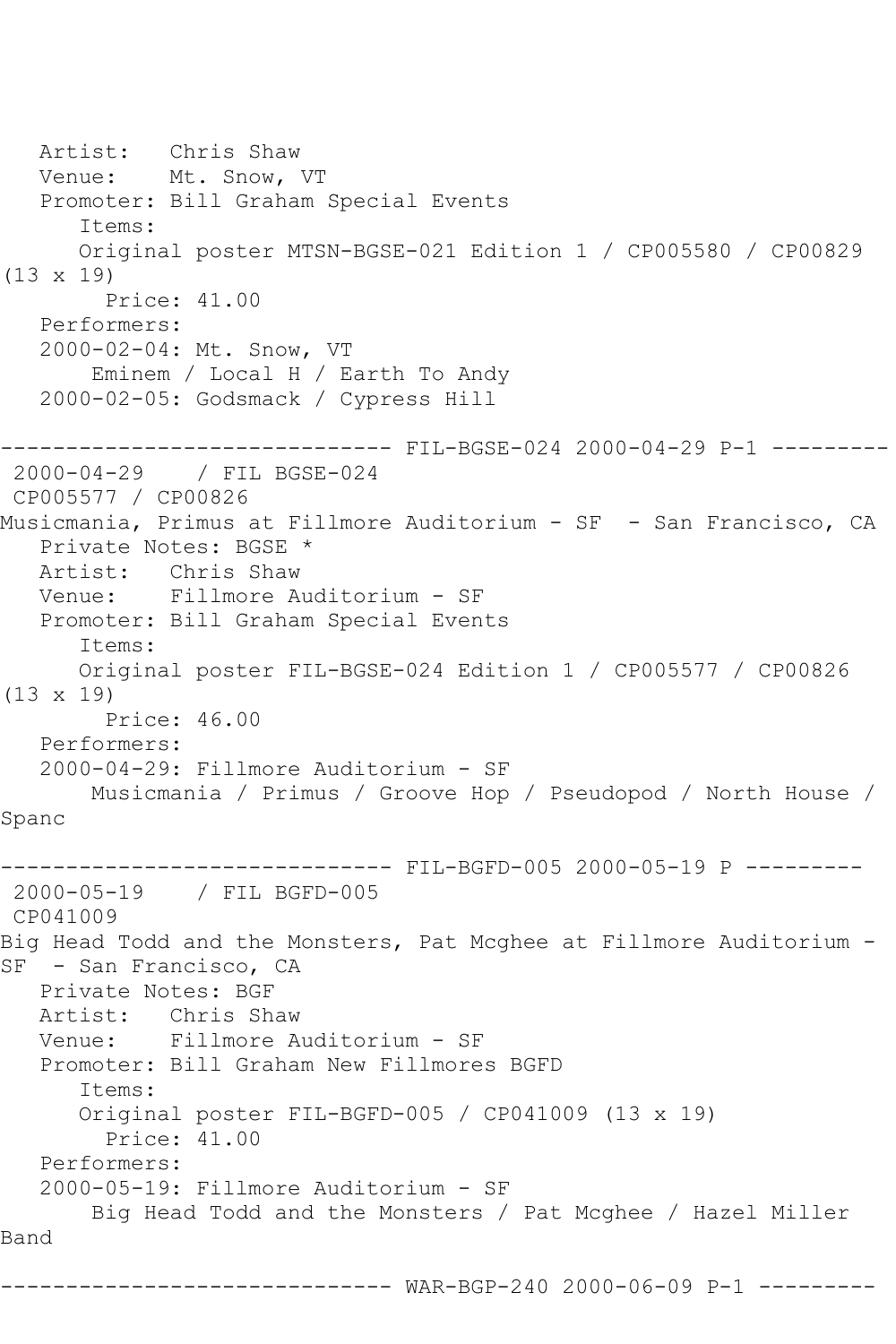2000-06-09 / WAR BGP-240 CP005487 / CP00736 Galactic, Dirty Dozen Brass Band at Warfield Theater - San Francisco, CA Private Notes: BGP-240 Artist: Chris Shaw Venue: Warfield Theater Promoter: Bill Graham Presents BGP Items: Original poster WAR-BGP-240 Edition 1 / CP005487 / CP00736 (13  $x 19 - 1/4$  Price: 41.00 Performers: 2000-06-09 2000-06-10: Warfield Theater Galactic / Dirty Dozen Brass Band / Alvin Youngblood Hart ------------------------------ WAR-BGP-241 2000-07-01 P-1 --------- 2000-07-01 / WAR BGP-241 CP005488 / CP00737 Widespread Panic at Warfield Theater - San Francisco, CA Private Notes: BGP-241 Artist: Chris Shaw Venue: Warfield Theater Promoter: Bill Graham Presents BGP Items: Original poster WAR-BGP-241 Edition 1 / CP005488 / CP00737 (13  $x 19 - 1/4$  Price: 41.00 Performers: 2000-07-01 2000-07-04: Warfield Theater Widespread Panic ------------------------------ FIL-BGF-423 2000-10-07 P-1 --------- 2000-10-07 / FIL BGF-423 CP005520 / CP00769 AFI, Nerve Agents at Fillmore Auditorium - SF - San Francisco, CA Private Notes: BGF Artist: Chris Shaw Venue: Fillmore Auditorium - SF Promoter: Bill Graham New Fillmores BGF Items: Original poster FIL-BGF-423 Edition 1 / CP005520 / CP00769 (13 x 19) Price: 29.00 Performers: 2000-10-07: Fillmore Auditorium - SF AFI / Nerve Agents / Tiger Army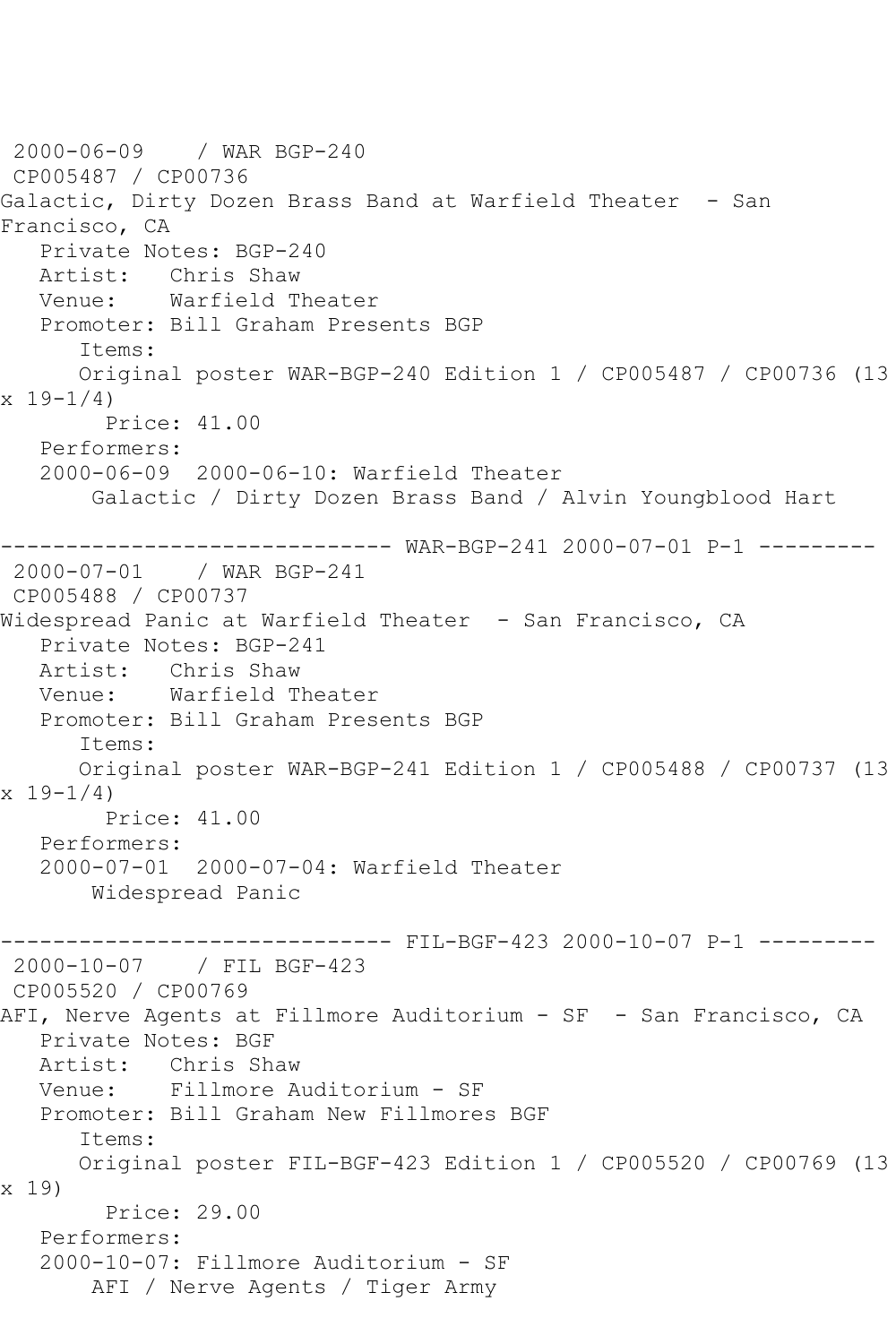------------------------------ ECSJ-BGP-246 2000-10-17 P-1 --------- 2000-10-17 / ECSJ BGP-246 CP005492 / CP00741 Deftones, Incubus at Event Center - San Jose, CA Private Notes: BGP-246 Artist: Chris Shaw Venue: Event Center San Jose State Promoter: Bill Graham Presents BGP Items: Original poster ECSJ-BGP-246 Edition 1 / CP005492 / CP00741  $(13 \times 19 - 1/4)$  Price: 52.00 Performers: 2000-10-17: Event Center San Jose State Deftones / Incubus / Taproot ------------------------------ FIL-BGF-444 2001-03-16 P-1 --------- 2001-03-16 / FIL BGF-444 CP005591 / CP00840 Funky Meters, Dirty Dozen Brass Band at Fillmore - San Francisco, CA Private Notes: BGF Artist: Chris Shaw Venue: Fillmore Auditorium - SF Promoter: Bill Graham NF Clear Channel Items: Original poster FIL-BGF-444 Edition 1 / CP005591 / CP00840 (13 x 19) Price: 44.00 Performers: 2001-03-16 2001-03-17: Fillmore Auditorium - SF Funky Meters / Dirty Dozen Brass Band ------------------------------ 2001-03-31 P --------- 2001-03-31 / CP701454 / CP701454 Third Eye Blind at Schwartz Gymnasium Bryan Mawr College Notes: This item appears in the book 'The Art of Modern Rock' as AMR # 459 Artist: Chris Shaw<br>Venue: Schwartz G Schwartz Gymnasium Bryan Mawr College Promoter: Self Government Association Items: Original poster / CP701454 / CP701454 (12 x 18) Performers: 2001-03-31: Schwartz Gymnasium Bryan Mawr College Third Eye Blind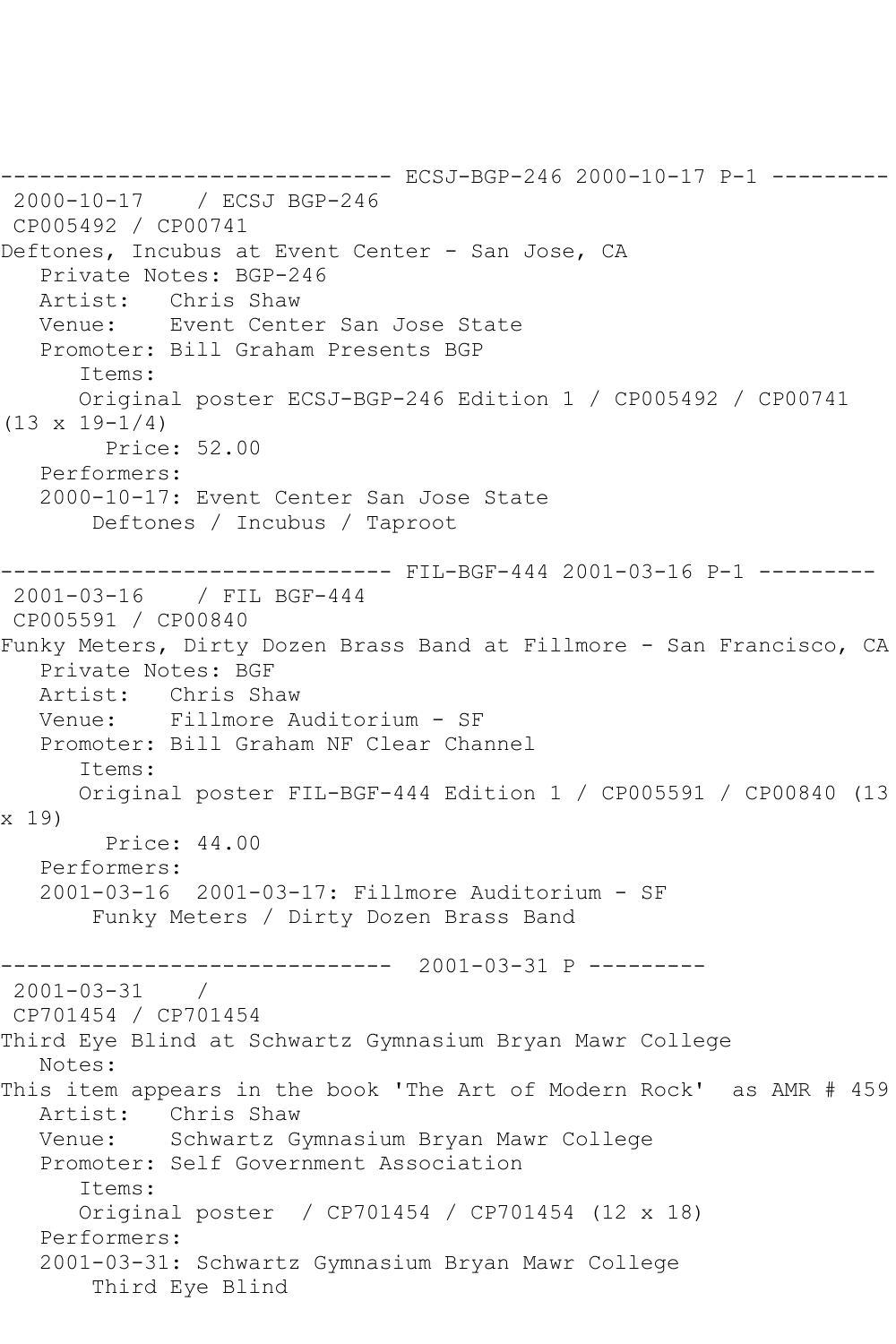------------------------------ 2001-04-27 P --------- 2001-04-27 / CP700784 / CP700784 Iggy Pop at 4th and B Notes: This item appears in the book 'The Art of Modern Rock' as AMR # 178.6 Artist: Chris Shaw Venue: 4th and B Items: Original poster / CP700784 / CP700784 (12 x 18) Performers: 2001-04-27: 4th and B Iggy Pop ------------------------------ WAR-BGP-266 2001-08-30 P-1 --------- 2001-08-30 / WAR BGP-266 CP008899 / CP04143 Billy Idol at Warfield Theater - San Francisco, CA Private Notes: BGP-266<br>Artist: Chris Shaw Chris Shaw Venue: Warfield Theater Promoter: Bill Graham BGP-CC Items: Original poster WAR-BGP-266 Edition 1 / CP008899 / CP04143 (13  $x 19 - 1/4$  Price: 53.00 Performers: 2001-08-30: Warfield Theater Billy Idol ------------------------------ FIL-BGF-492 2001-11-12 P --------- 2001-11-12 / FIL BGF-492 CP009067 / CP06222 Kenny Wayne Shepherd at Fillmore - San Francisco, CA Private Notes: BGF Artist: Chris Shaw Venue: Fillmore Auditorium - SF Promoter: Bill Graham NF Clear Channel Items: Original poster FIL-BGF-492 / CP009067 / CP06222 (13 x 19) Price: 29.00 Performers: 2001-11-12: Fillmore Auditorium - SF Kenny Wayne Shepherd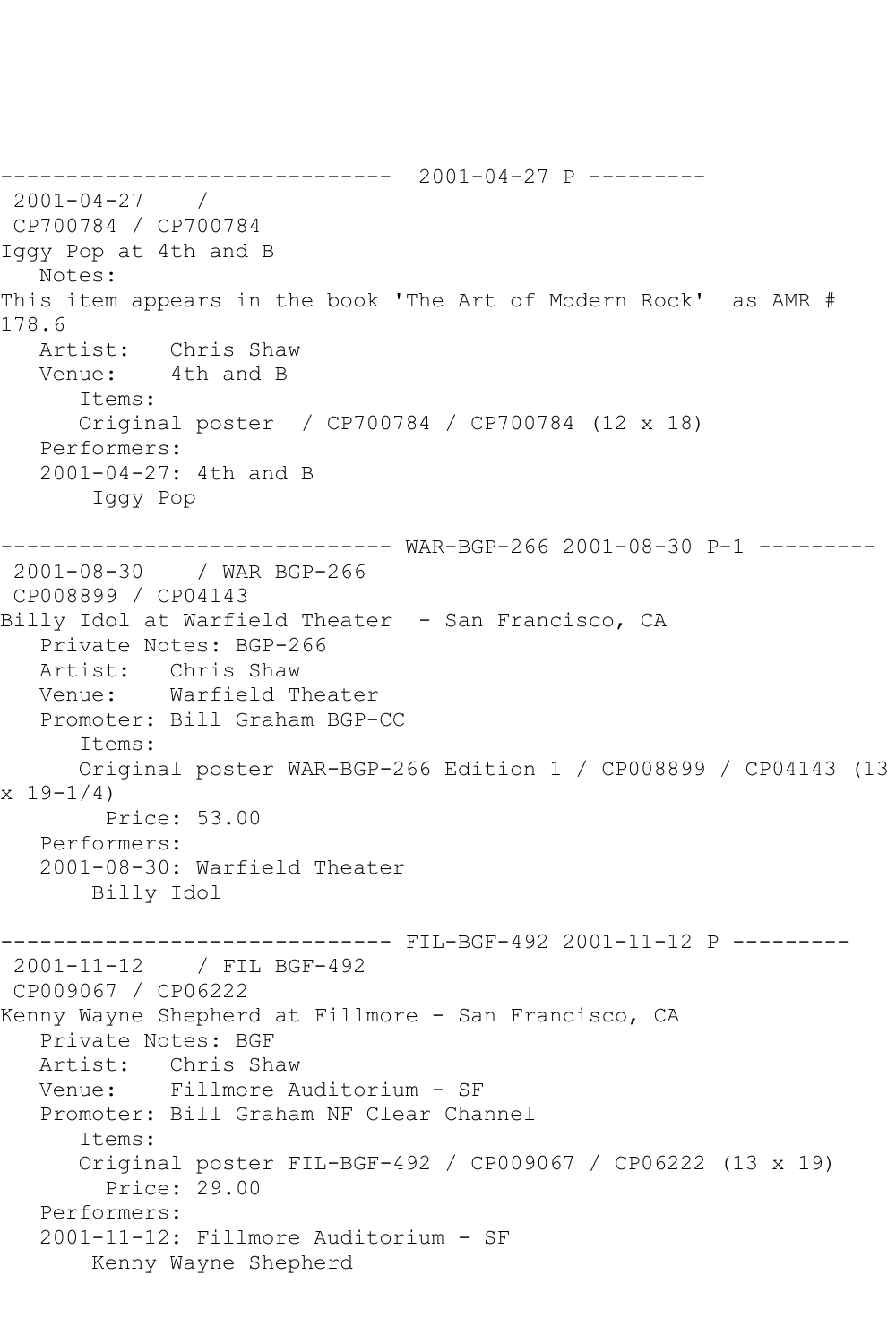------------------------------ 2002-01-26 P --------- 2002-01-26 / Unwritten Law, Gob Artist: Arlene Owseichik -- Art Director Items: Original poster / Performers: 2002-01-26: Sum 41 / Unwritten Law / Gob ------------------------------ WAR-BGP-275 2002-01-26 P --------- 2002-01-26 / WAR BGP-275 CP041023 Sum 41, Unwritten Law at Warfield Theater - San Francisco, CA Private Notes: BGP-275 Artist: Chris Shaw Venue: Warfield Theater Promoter: Bill Graham BGP-CC Items: Original poster WAR-BGP-275 / CP041023 (13 x 19-1/4) Price: 29.00 Performers: 2002-01-26: Warfield Theater Sum 41 / Unwritten Law / Gob ------------------------------ WAR-BGP-277 2002-03-07 P --------- 2002-03-07 / WAR BGP-277 CP009336 / CP06504 Gorillaz, Dan the Automator at Warfield Theater - San Francisco, CA Private Notes: BGP-277 Artist: Chris Shaw Venue: Warfield Theater Promoter: Bill Graham BGP-CC Items: Original poster WAR-BGP-277 / CP009336 / CP06504 (13 x 19-1/4) Price: 41.00 Performers: 2002-03-07: Warfield Theater Gorillaz / Dan the Automator ------------------------------ GJLA-BGSE-016A 2002-09-17 P --------- 2002-09-17 / GJLA BGSE-016A CP043135 Gore 2000: George and Judy's, Los Altos Hills, CA Private Notes: BGSE \* Artist: Chris Shaw Venue: George and Judy's, Los Altos Hills, CA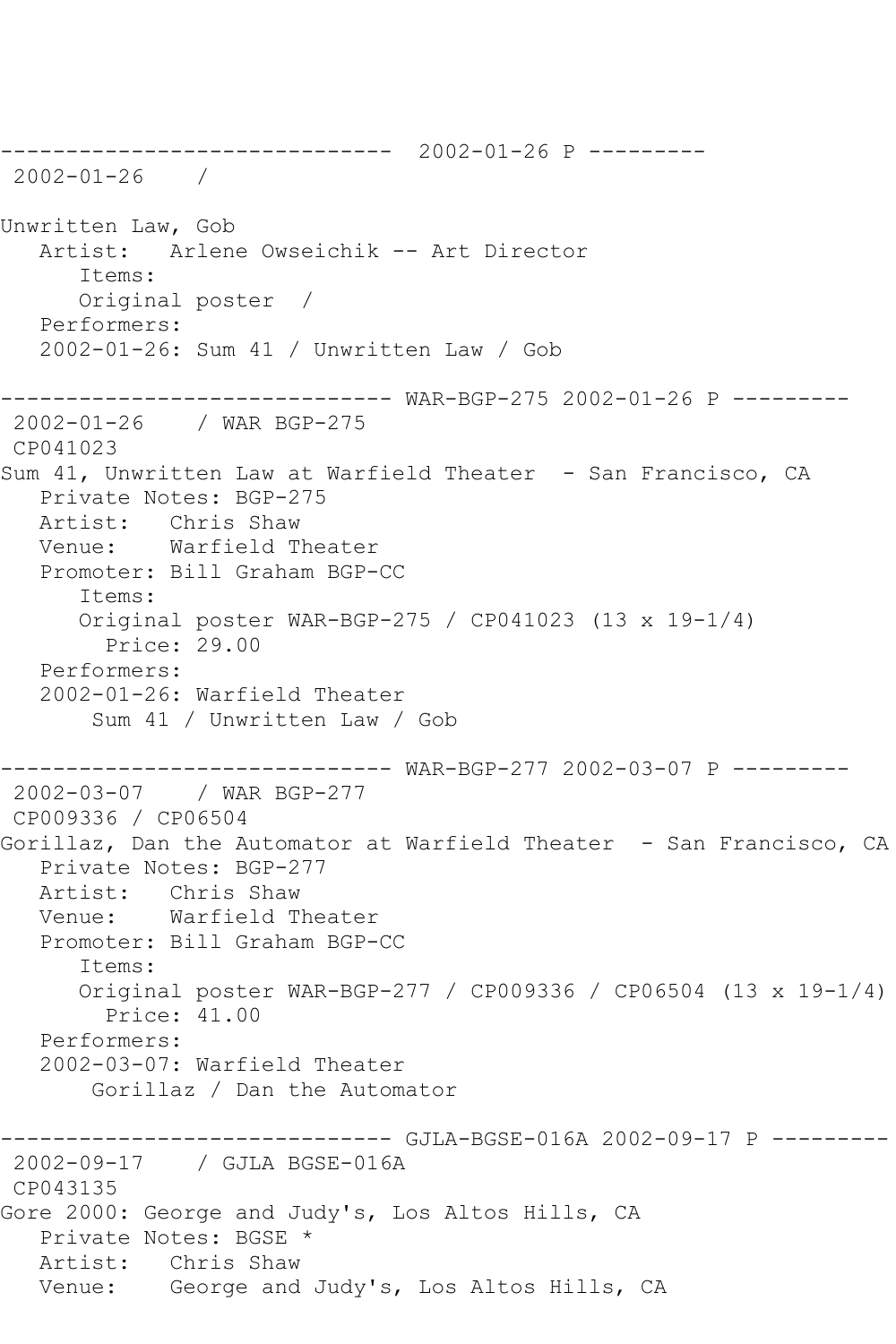Promoter: Bill Graham Special Events Items: Original poster GJLA-BGSE-016A / CP043135 (13 x 19) Price: 500.00 Performers: 2002-09-17: George and Judy's, Los Altos Hills, CA Al Gore / Flying Other Brothers / Bob Weir / Mickey Hart ------------------------------ FIL-BGF-539 2002-10-10 P --------- 2002-10-10 / FIL BGF-539 CP043166 Public Enemy, Dialeted Peoples at Fillmore Auditiorum Notes: This item appears in the book 'The Art of Modern Rock' as AMR # 163 Private Notes: BGF Artist: Chris Shaw Venue: Fillmore Auditorium - SF Promoter: Bill Graham NF Clear Channel Items: Original poster FIL-BGF-539 / CP043166 (13 x 19) Price: 41.00 Performers: 2002-10-10: Fillmore Auditorium - SF Public Enemy / Dialeted Peoples / Blackaliscious ------------------------------ 2002-10-12 P --------- 2002-10-12 / CP701452 / CP701452 Flying Other Brothers, GE Smith at Sweet Water Notes: This item appears in the book 'The Art of Modern Rock' as AMR # 458.2 Artist: Chris Shaw<br>Venue: Sweet Wate Sweet Water Items: Original poster / CP701452 / CP701452 (12 x 18) Performers: 2002-10-12: Sweet Water Flying Other Brothers / GE Smith / Taylor Barton ------------------------------ -BGF-560 2003-03-22 P --------- 2003-03-22 / BGF-560 The Vines, The Music Private Notes: BGF Artist: Arlene Owseichik -- Art Director Promoter: Bill Graham NF Clear Channel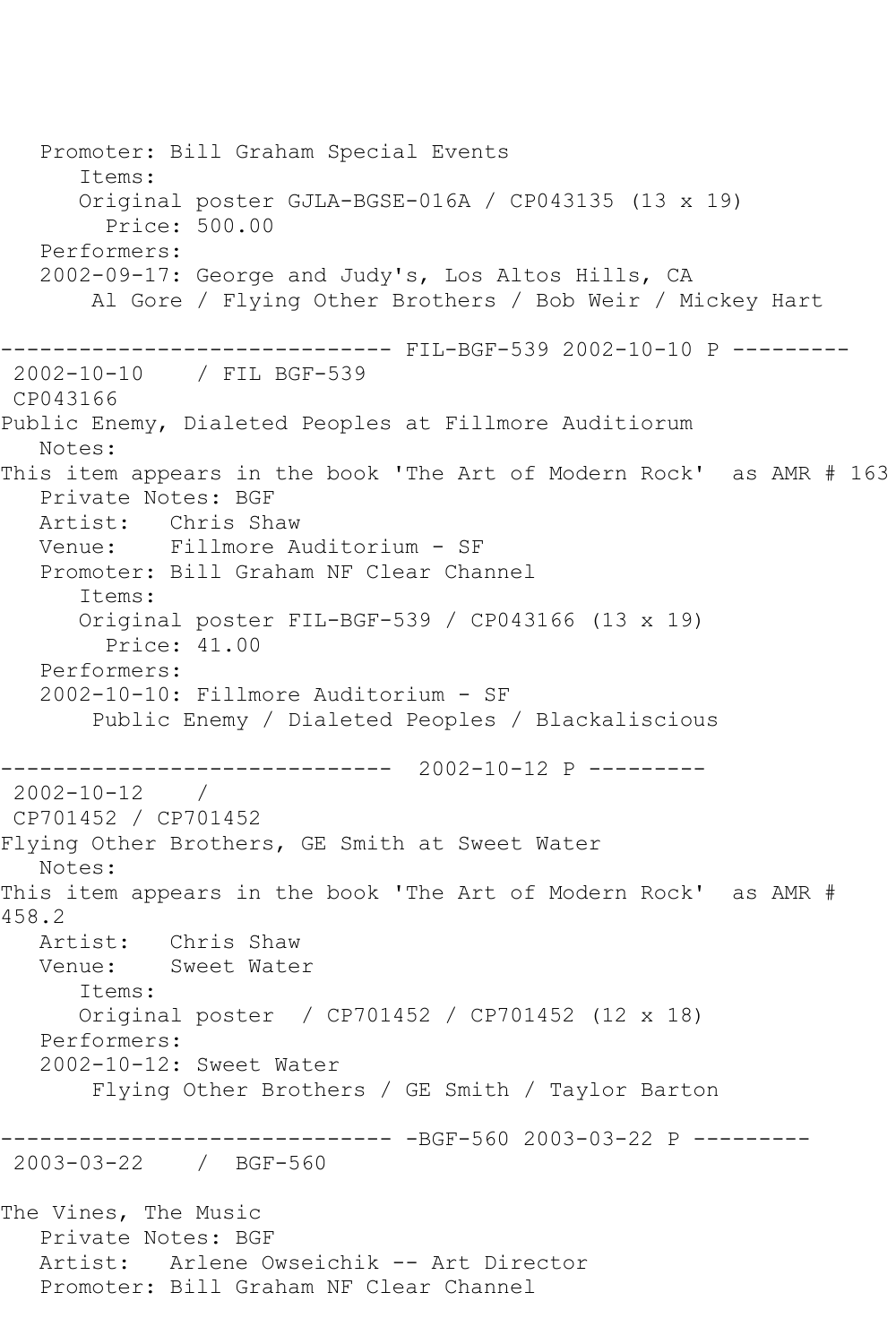Items: Original poster -BGF-560 / (13 x 19) Performers: 2003-03-22: Vines / Music / Youth Group ------------------------------ 2003-07-25 P --------- 2003-07-25 / CP700112 Misfits, Dickies at Avalon Ballroom [San Francisco, CA] Notes: Signed and numbrered edition of 326. Produced by J.C. Hall. Artist: Chris Shaw Venue: Avalon Ballroom Promoter: J.C. Hall Items: Original poster / CP700112 Price: 30.00 Performers: 2003-07-25: Avalon Ballroom Misfits / Dickies / Damned / Agnostic Front ------------------------------ 2003-10-04 P --------- 2003-10-04 / CP701456 / CP701456 Flying Other Brothers, Quicksilver Gold at Stafford Lake Notes: This item appears in the book 'The Art of Modern Rock' as AMR # 459.3 Artist: Chris Shaw Venue: Stafford Lake Items: Original poster / CP701456 / CP701456 (12 x 17-1/2) Performers: 2003-10-04: Stafford Lake Flying Other Brothers / Quicksilver Gold / Elvin Bishop and Band / Rich Kirch and Friends / Luce / Blue Suede ----------- BGP-BGP-309 2003-10-26 P ---------2003-10-26 / BGP BGP-309 CP053177 / CP053177 Primus at Paramount Theater Private Notes: BGP-309 Artist: Chris Shaw Venue: Paramount Theater Promoter: Bill Graham Presents BGP Items: Original poster BGP-BGP-309 / CP053177 / CP053177 (13 x 19)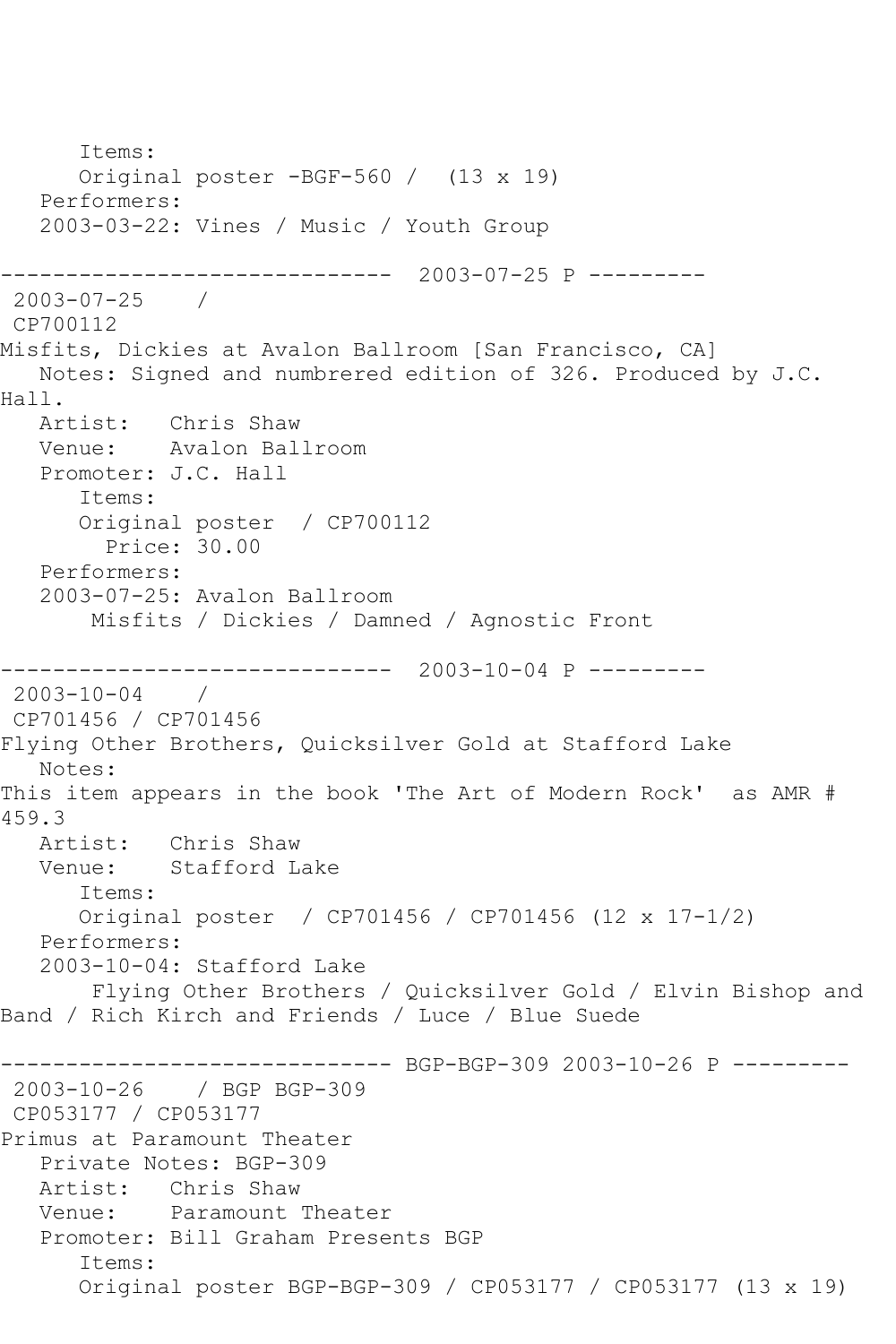Price: 50.00 Performers: 2003-10-26: Paramount Theater Primus 2003-10-28: Eureka Municipal Auditorium 2003-10-30: Warfield Theater 2003-10-25: Hult Center 2003-10-14: Freeborn Hall ------------------------------ BGF-BGF-598 2003-11-17 P --------- 2003-11-17 / BGF BGF-598 CP053160 / CP053160 Death Cab For Cutie, Nada Surf at Fillmore West - San Francisco, CA Private Notes: BGF Artist: Chris Shaw Venue: Fillmore West Promoter: Bill Graham New Fillmores BGF Items: Original poster BGF-BGF-598 / CP053160 / CP053160 (13 x 19) Performers: 2003-11-17: Fillmore West Death Cab For Cutie / Nada Surf ------------------------------ BGP-BGP-315 2003-12-31 P --------- 2003-12-31 / BGP BGP-315 CP053183 / CP053183 Greyboy Allstars, Bad Plus at Warfield Theater - San Francisco, CA Private Notes: BGP-315 Benefit: New Year's Eve Artist: Chris Shaw Venue: Warfield Theater Promoter: Bill Graham Presents BGP Items: Original poster BGP-BGP-315 / CP053183 / CP053183 (13 x 19) Price: 30.00 Performers: 2003-12-31: Warfield Theater Greyboy Allstars / Bad Plus / DJ Logic ------------------------------ -BGF-615 2004-04-30 P --------- 2004-04-30 / BGF-615 CP061698 / CP061698 Thrills, Spymob at Fillmore Auditorium [San Francisco, CA]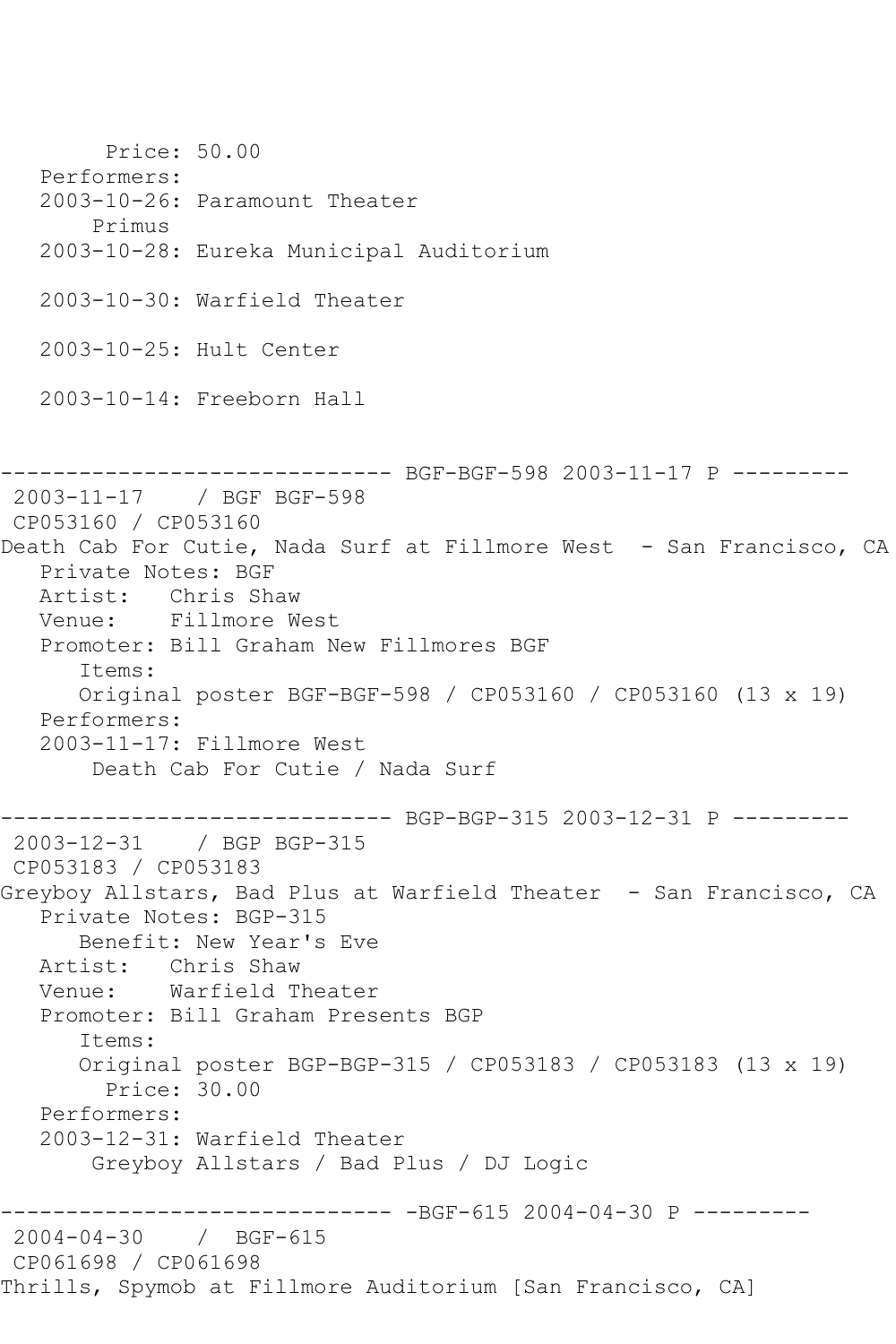Private Notes: BGF Artist: Chris Shaw Venue: Fillmore Auditorium Promoter: Bill Graham Presents Items: Original poster -BGF-615 / CP061698 / CP061698 Performers: 2004-04-30: Fillmore Auditorium Thrills / Spymob / Caleb Kane ------------------------------ -BGF-623 2004-06-12 P --------- 2004-06-12 / BGF-623 CP061609 / CP061609 Dave Chappelle, Greer Barnes at Fillmore Auditorium [San Francisco, CA] Private Notes: BGF Artist: Chris Shaw Venue: Fillmore Auditorium Promoter: Bill Graham Presents Items: Original poster -BGF-623 / CP061609 / CP061609 Performers: 2004-06-12 2004-06-13: Fillmore Auditorium Dave Chappelle / Greer Barnes ------------------------------ -BGF-628 2004-08-01 P --------- 2004-08-01 / BGF-628 CP061614 / CP061614 Hives, Sahara Hotnights at Fillmore Auditorium [San Francisco, CA] Private Notes: BGF Artist: Chris Shaw Venue: Fillmore Auditorium Promoter: Bill Graham Presents Items: Original poster -BGF-628 / CP061614 / CP061614 Performers: 2004-08-01: Fillmore Auditorium Hives / Sahara Hotnights / Reigning Sound ------------------------------ FIL-BGF-556 zzzz-zz-zz P -------- zzzz-zz-zz / FIL BGF-556 Dark Star Orchestra at Fillmore Auditorium - SF - San Francisco, CA Private Notes: BGF Artist: Chris Shaw Venue: Fillmore Auditorium - SF Promoter: Bill Graham NF Clear Channel